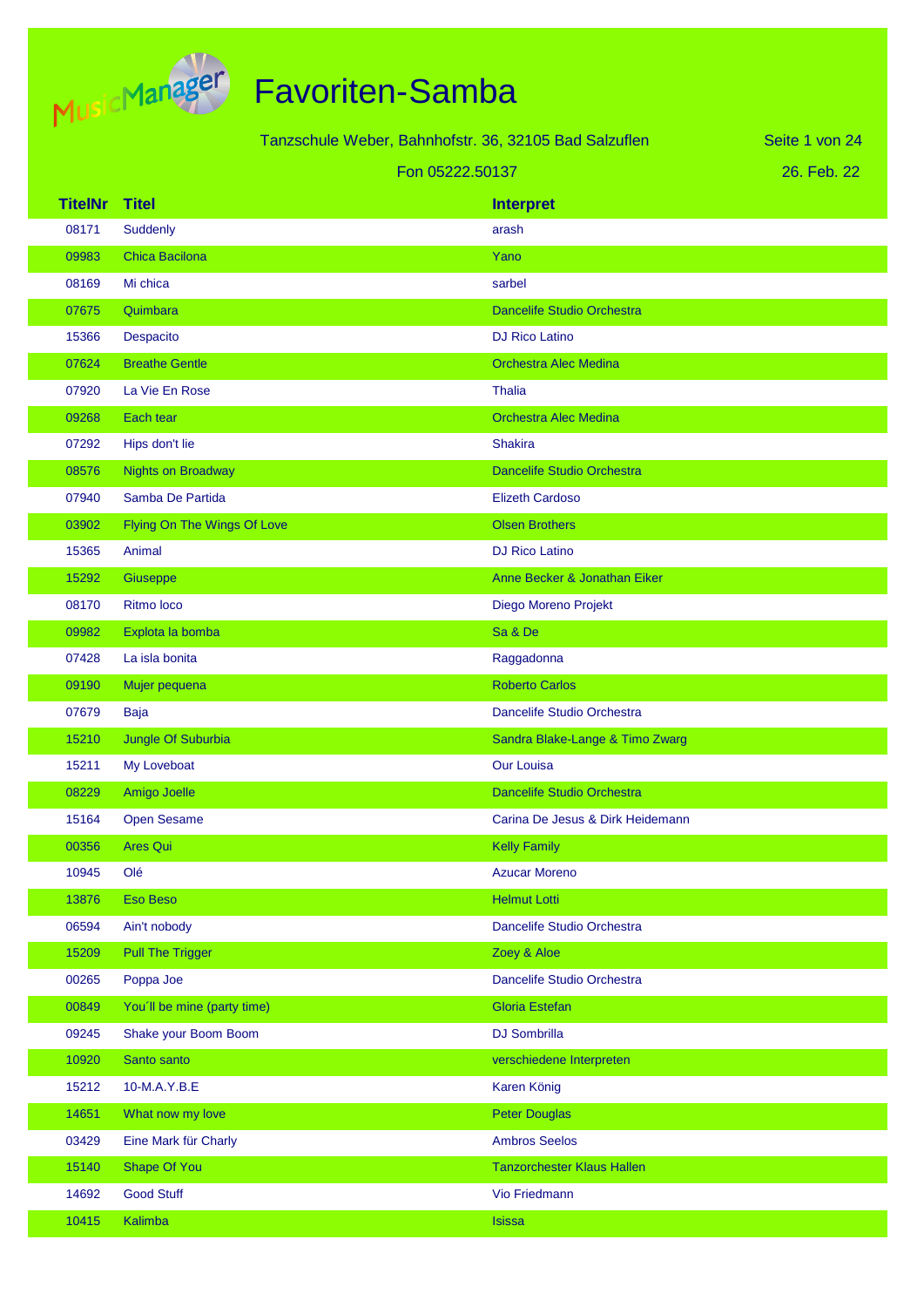

|                |                              | Tanzschule Weber, Bahnhofstr. 36, 32105 Bad Salzuflen |                                   | Seite 2 von 24 |
|----------------|------------------------------|-------------------------------------------------------|-----------------------------------|----------------|
|                |                              | Fon 05222.50137                                       |                                   | 26. Feb. 22    |
| <b>TitelNr</b> | <b>Titel</b>                 |                                                       | <b>Interpret</b>                  |                |
| 00752          | Macarena                     |                                                       | Dancelife Studio Orchestra        |                |
| 00001          | Jambalaya                    |                                                       | <b>Klaus Hallen</b>               |                |
| 05581          | <b>Walking on Sunshine</b>   |                                                       | <b>Eddie Grant</b>                |                |
| 00329          | I love to love               |                                                       | <b>Dancelife Studio Orchestra</b> |                |
| 04271          | Bebes de mi                  |                                                       | Dancelife Studio Orchestra        |                |
| 00534          | <b>Tic Tac Tac</b>           |                                                       | Carrapicho                        |                |
| 07446          | Mi bombon                    |                                                       | caBas                             |                |
| 02603          | Don't Speak                  |                                                       | <b>Klaus Hallen</b>               |                |
| 05190          | La Bomba                     |                                                       | <b>King Africa</b>                |                |
| 05509          | Hasta la vista               |                                                       | <b>Alma Nieto</b>                 |                |
| 01702          | No Se, No Se                 |                                                       | <b>Rumba Tres</b>                 |                |
| 13888          | Marinbeio So'                |                                                       | <b>Helmut Lotti</b>               |                |
| 02042          | Luna Buena                   |                                                       | Los Paraguayos                    |                |
| 01774          | No Me Digas Adios            |                                                       | <b>Azucar Moreno</b>              |                |
| 01704          | Senora                       |                                                       | <b>Rumba Tres</b>                 |                |
| 01701          | <b>Baila Mi Rumba</b>        |                                                       | <b>Rumba Tres</b>                 |                |
| 07215          | <b>Maria</b>                 |                                                       | <b>Bocachica Band</b>             |                |
| 04615          | I Love to Love               |                                                       | <b>Tina Charles</b>               |                |
| 05641          | Arriba la Moral              |                                                       | <b>Hugo Strasser</b>              |                |
| 01705          | Quiero Ser Feliz             |                                                       | <b>Rumba Tres</b>                 |                |
| 02820          | La Cumbia                    |                                                       | Sailor                            |                |
| 02630          | La Cumbia                    |                                                       | Dancelife Studio Orchestra        |                |
| 04732          | <b>Victory</b>               |                                                       | <b>Band Born</b>                  |                |
| 07171          | La Collegiala                |                                                       | <b>Sandra Reemer</b>              |                |
| 00589          | Amor de mis amores           |                                                       | Paco                              |                |
| 05582          | Mr. Melody                   |                                                       | <b>Natalie Cole</b>               |                |
| 01877          | Take A Piece Of Your Hear    |                                                       | <b>Matrix</b>                     |                |
| 01925          | Eso Beso                     |                                                       | Dancelife Studio Orchestra        |                |
| 06938          | Moliendo Café                |                                                       | <b>Azucar Moreno</b>              |                |
| 04544          | Bossa peruana                |                                                       | <b>Mario Reynoso</b>              |                |
| 06346          | Say it's not too late        |                                                       | <b>Matt Bianco</b>                |                |
| 06941          | Hazme el Amor                |                                                       | <b>Azucar Moreno</b>              |                |
| 05162          | The Ketchup Song             |                                                       | Las Ketchup                       |                |
| 00576          | <b>Quando Quiers Dejante</b> |                                                       | Pandora                           |                |
| 05269          | Cuando Quieras Déjame        |                                                       | Pandora                           |                |
| 07167          | Africa                       |                                                       | Toto                              |                |
| 07335          | Sax'a Muffin                 |                                                       | L.M. Project                      |                |
| 03166          | Samba Medley                 |                                                       | <b>Orchester Ambros Seelos</b>    |                |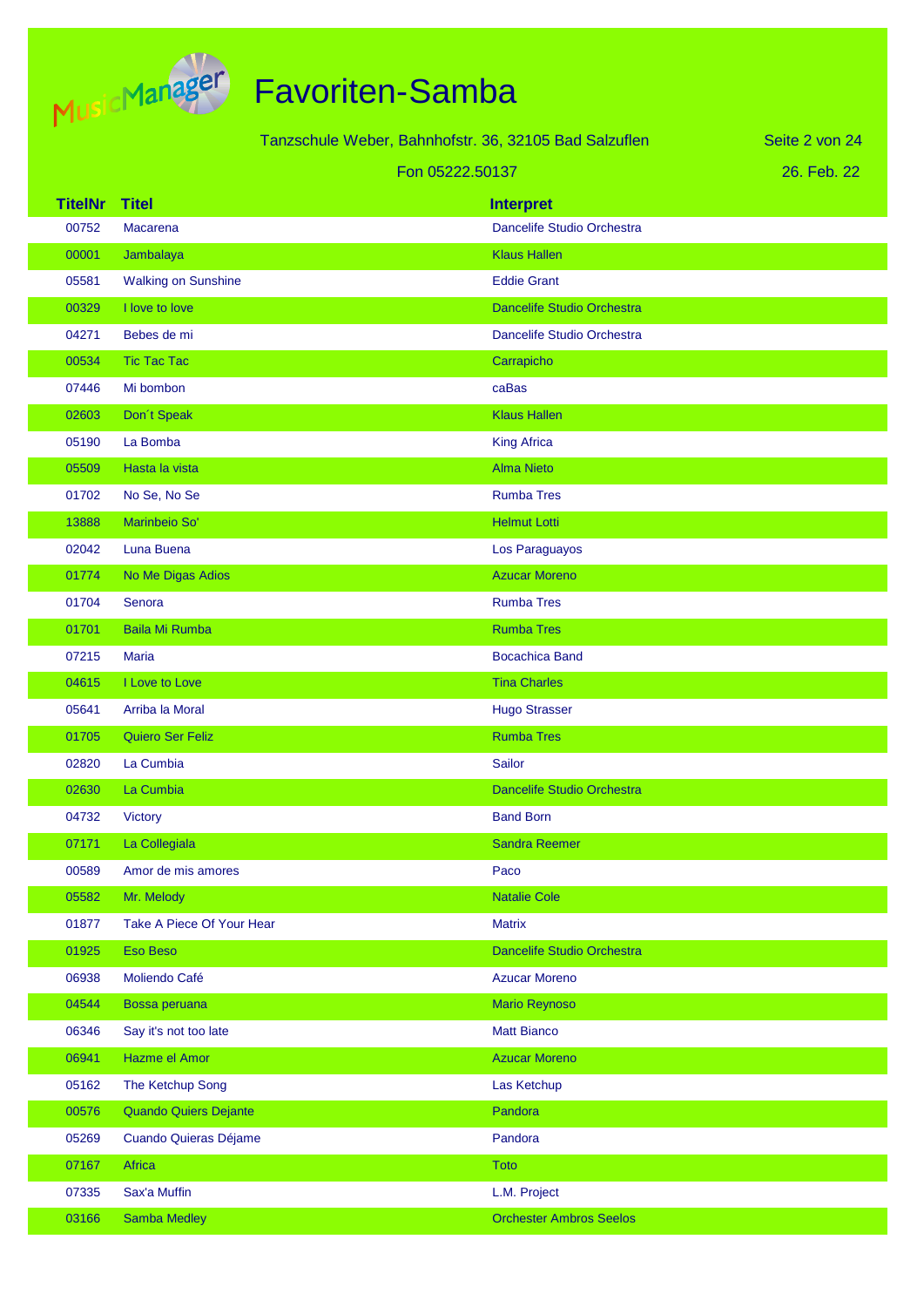

|                 |                                           | Tanzschule Weber, Bahnhofstr. 36, 32105 Bad Salzuflen | Seite 3 von 24 |
|-----------------|-------------------------------------------|-------------------------------------------------------|----------------|
| Fon 05222.50137 |                                           |                                                       | 26. Feb. 22    |
| <b>TitelNr</b>  | <b>Titel</b>                              | <b>Interpret</b>                                      |                |
| 05561           | Kusha las payas                           | Casa Musica                                           |                |
| 03067           | La Isla Bonita                            | <b>Hugo Strasser</b>                                  |                |
| 07261           | The coffet song                           | Prandi's Dance Orchestra                              |                |
| 01018           | Elijigbo                                  | <b>Los Huevos</b>                                     |                |
| 10946           | <b>Mecachis</b>                           | <b>Azucar Moreno</b>                                  |                |
| 06316           | Papa Chico                                | Boney M.                                              |                |
| 07427           | Enamorate de mi                           | <b>Bj Estacio</b>                                     |                |
| 06049           | Witchkraft/I got you under my skin        | <b>Peter Douglas</b>                                  |                |
| 07135           | That old black magic                      | <b>Ross Mitchell</b>                                  |                |
| 07377           | Hasta la vista                            | <b>Klaus Hallen</b>                                   |                |
| 06321           | Rasta Man                                 | Saragossa Band                                        |                |
| 07426           | Vente par sur                             | Mariá Lorente                                         |                |
| 07515           | Just an illusion                          | Markus Schöffl                                        |                |
| 05497           | Se a vida e                               | <b>Casa Musica</b>                                    |                |
| 06082           | May Christmas bring you happiness         | Dancelife Studio Orchestra                            |                |
| 07214           | <b>Tic Tic tac</b>                        | Chilli feat. Carrapicho                               |                |
| 07378           | <b>Nina</b>                               | <b>Klaus Hallen</b>                                   |                |
| 05510           | Can't hold us down                        | <b>Maxine</b>                                         |                |
| 07246           | Lola                                      | <b>Anthony Hidalgo</b>                                |                |
| 05695           | It's alright with me                      | Johnny Howard & His Orchestra                         |                |
| 10409           | Penas del Alma                            | <b>Isissa</b>                                         |                |
| 07399           | December 63                               | <b>Markus Schöffl</b>                                 |                |
| 07560           | Non siamo soli                            | Orchestra Alec Medina                                 |                |
| 07429           | <b>Costoso Samba</b>                      | <b>Blue Angels</b>                                    |                |
| 02564           | I shot the sheriff                        | <b>Markus Schöffl</b>                                 |                |
| 03149           | <b>Eso Beso</b>                           | <b>Ross Mitchell</b>                                  |                |
| 07580           | Just the two of us                        | <b>Klaus Hallen</b>                                   |                |
| 00483           | Nothing / A Chorus Line                   | <b>Klaus Hallen</b>                                   |                |
| 00445           | Let's Go Dancing                          | Dancelife Studio Orchestra                            |                |
| 05371           | Reign                                     | <b>Casa Musica</b>                                    |                |
| 07514           | Rock your Baby                            | Markus Schöffl                                        |                |
| 07444           | Skip to the bip                           | Club des Belugas feat Brenda Boykin                   |                |
| 00484           | Push Ka-Pi Shee Pie / Five Guys named Moe | <b>Klaus Hallen</b>                                   |                |
| 07449           | Amambanda                                 | <b>Treble</b>                                         |                |
| 07448           | <b>Hotel California</b>                   | <b>Belle Perez</b>                                    |                |
| 00135           | I go to Rio / La Cumbia                   | Max Greger jr. & SDR Big Band                         |                |
| 03276           | I Go To Rio                               | <b>Ross Mitchell</b>                                  |                |
| 00003           | <b>Only Yesterday</b>                     | <b>Klaus Hallen</b>                                   |                |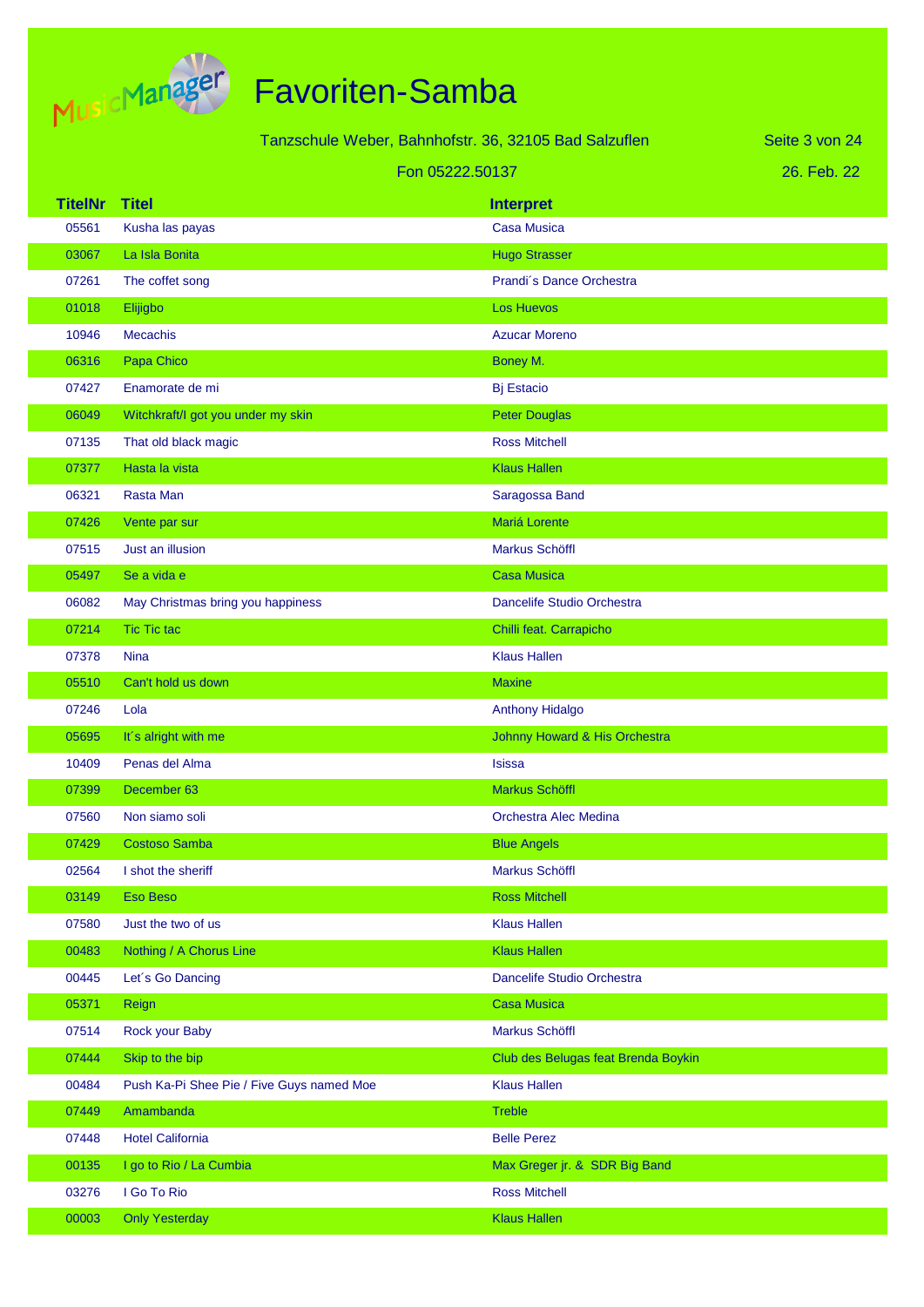

| Tanzschule Weber, Bahnhofstr. 36, 32105 Bad Salzuflen |                                       |                                           | Seite 4 von 24 |
|-------------------------------------------------------|---------------------------------------|-------------------------------------------|----------------|
|                                                       |                                       | Fon 05222.50137                           | 26. Feb. 22    |
| <b>TitelNr</b>                                        | <b>Titel</b>                          | <b>Interpret</b>                          |                |
| 02929                                                 | <b>Feliz Navidad</b>                  | <b>Klaus Hallen</b>                       |                |
| 06177                                                 | <b>Babalou You</b>                    | <b>Günter Noris</b>                       |                |
| 00685                                                 | <b>Brasil Tropical</b>                | <b>Günther Noris</b>                      |                |
| 07581                                                 | Do you really want to hurt me         | <b>Klaus Hallen</b>                       |                |
| 02563                                                 | Amor                                  | Markus Schöffl                            |                |
| 01775                                                 | <b>Maria</b>                          | <b>Ricky Martin</b>                       |                |
| 04201                                                 | <b>Tico Tico</b>                      | Prandi's Dance Orchestra                  |                |
| 07525                                                 | Feel                                  | <b>Klaus Hallen</b>                       |                |
| 07252                                                 | <b>Brazil</b>                         | Prandi's Dance Orchestra                  |                |
| 00620                                                 | One moment in time                    | <b>Klaus Hallen</b>                       |                |
| 03905                                                 | Oyeme                                 | Enrique Iglesias                          |                |
| 00255                                                 | <b>Give It Up</b>                     | <b>Klaus Hallen</b>                       |                |
| 07425                                                 | Sacando fuego                         | Amador                                    |                |
| 05072                                                 | <b>Clinica Geral</b>                  | Marquinho                                 |                |
| 00577                                                 | Let it go                             | Luba                                      |                |
| 00037                                                 | <b>Half a Minute</b>                  | <b>Matt Bianco</b>                        |                |
| 06653                                                 | La Bomba                              | <b>Ricky Martin</b>                       |                |
| 00285                                                 | You To Me Are Everything              | <b>Sonia</b>                              |                |
| 07136                                                 | Night and day                         | <b>Ross Mitchell</b>                      |                |
| 07346                                                 | <b>Shame</b>                          | <b>Orchestra Alec Medina</b>              |                |
| 07447                                                 | Kickin' samba                         | Soulstance                                |                |
| 06484                                                 | Witchcraft/I've got you under my skin | <b>Joe Bourne</b>                         |                |
| 00591                                                 | <b>Taka Takata</b>                    | Paco Paco                                 |                |
| 00256                                                 | <b>New York Afternoon</b>             | <b>Klaus Hallen</b>                       |                |
| 01776                                                 | Moliendo Cafe                         | <b>Azucar Moreno</b>                      |                |
| 02035                                                 | <b>Amor De Mis Amores</b>             | Los Paraguayos                            |                |
| 02036                                                 | Mi Limon Mi Limonero                  | Los Paraguayos                            |                |
| 00926                                                 | <b>Breakaway</b>                      | <b>Klaus Hallen</b>                       |                |
| 03150                                                 | Quando Quando Quando                  | <b>Ross Mitchell</b>                      |                |
| 04543                                                 | Corazon salvaje                       | <b>Beata Domingo</b>                      |                |
| 04680                                                 | Agogo                                 | Hansi & Bianca                            |                |
| 04796                                                 | That's the way                        | <b>Ross Mitchell</b>                      |                |
| 04942                                                 | La Cucaracha                          | <b>Ballroom dancing</b>                   |                |
| 05210                                                 | <b>Eso Beso</b>                       | <b>George Freestone Combo and Friends</b> |                |
| 07043                                                 | Samba                                 | <b>Chase The Music</b>                    |                |
| 02043                                                 | <b>Marinero</b>                       | Los Paraguayos                            |                |
| 05399                                                 | Yo sin ti                             | pro media musik gmbh                      |                |
| 05932                                                 | Nightshift                            | Markus Schöffl                            |                |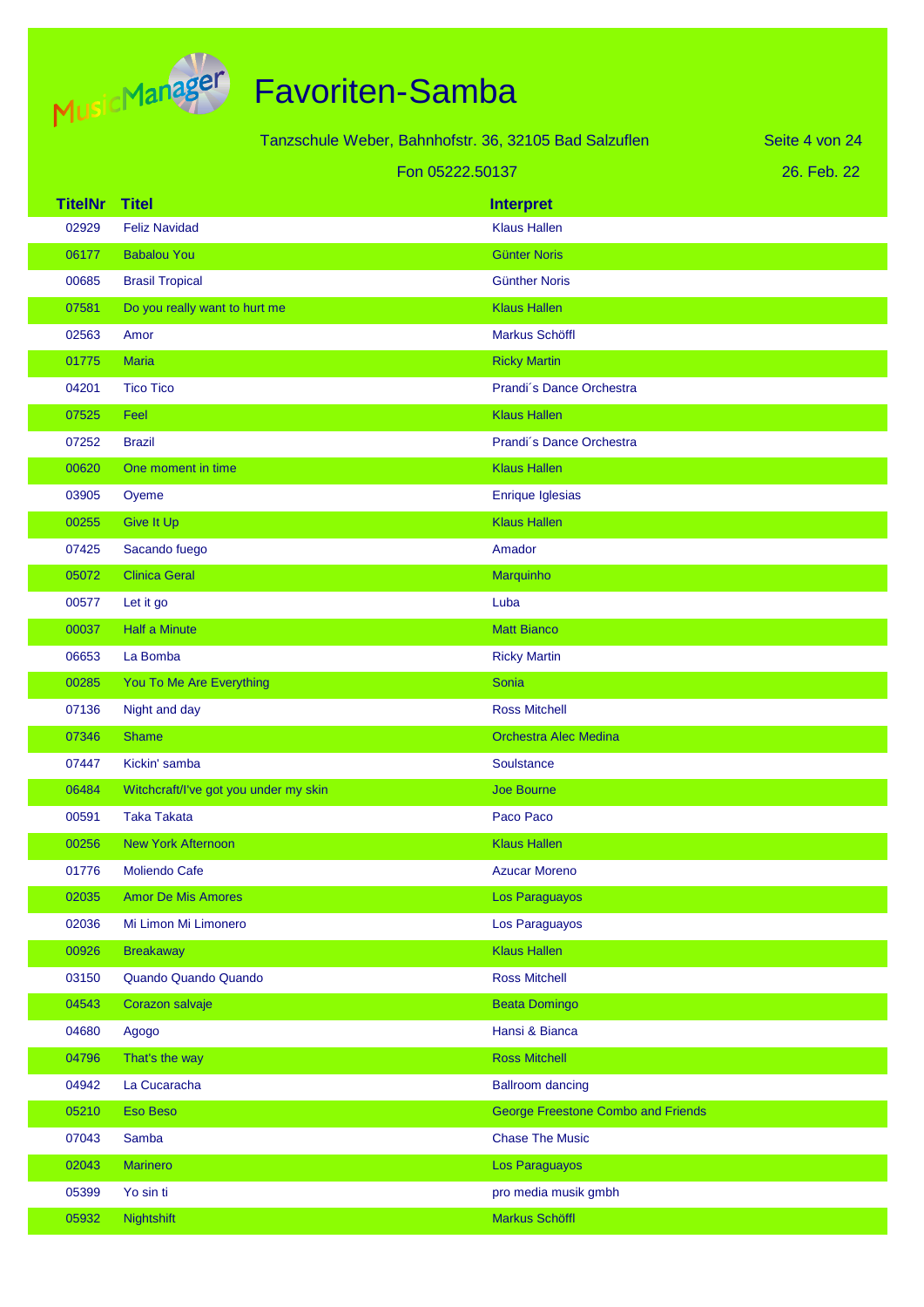

|                |                              | Tanzschule Weber, Bahnhofstr. 36, 32105 Bad Salzuflen | Seite 5 von 24 |
|----------------|------------------------------|-------------------------------------------------------|----------------|
|                |                              | Fon 05222.50137                                       | 26. Feb. 22    |
| <b>TitelNr</b> | <b>Titel</b>                 | <b>Interpret</b>                                      |                |
| 03117          | <b>Mais Que Nada</b>         | Wolfgang Kompalka Showband                            |                |
| 02891          | Fantasy                      | White / DelBario / White                              |                |
| 02803          | <b>Bailamos</b>              | Enrique Iglesias                                      |                |
| 05603          | Kalimba de Luna              | <b>Toni Esposito</b>                                  |                |
| 02048          | <b>Che Sera</b>              | Los Paraguayos                                        |                |
| 03534          | Iko Iko                      | <b>Ross Mitchell</b>                                  |                |
| 02047          | Chiquita                     | Los Paraguayos                                        |                |
| 02038          | La Bamba                     | Los Paraguayos                                        |                |
| 07398          | Blame it on the Boogie       | Markus Schöffl                                        |                |
| 07445          | Jump in the line             | <b>SIR</b>                                            |                |
| 06972          | Elektrika                    | Prandi's Dance Orchestra                              |                |
| 07228          | Bolingo (Love is in the air) | La Bouche                                             |                |
| 06973          | Grande, Grande, grande       | Prandi's Dance Orchestra                              |                |
| 07218          | <b>Bacalao</b>               | <b>El General</b>                                     |                |
| 07502          | Samba Teaching Track         | Markus Schöffl                                        |                |
| 07011          | Shame, shame, shame          | <b>Shirley &amp; Company</b>                          |                |
| 07118          | Macarena                     | Los Del Rio                                           |                |
| 07192          | Caramba, carambita           | Jose' Reyes y Los Reyes                               |                |
| 07526          | Scream out loud              | Orchestra Alec Medina                                 |                |
| 07196          | <b>Trompeten-Echo</b>        | <b>Günter Noris</b>                                   |                |
| 07187          | Sueno de amor                | <b>Canut Reyes</b>                                    |                |
| 07189          | Hazame l'amor                | Lailo                                                 |                |
| 07191          | Samba que samba              | <b>Ricao</b>                                          |                |
| 07347          | Scream out loud              | <b>Orchestra Alec Medina</b>                          |                |
| 03489          | Brown Girl In The Ring       | Boney M.                                              |                |
| 04208          | Let's Do It Right This Time  | <b>Klaus Hallen</b>                                   |                |
| 04187          | Aqua dulce, Aqua sala        | Prandi's Dance Orchestra                              |                |
| 04093          | <b>Broken Ice</b>            | <b>Ice Breaker</b>                                    |                |
| 04088          | <b>Try This Samba</b>        | Ice Breaker                                           |                |
| 04083          | <b>Ice Breaker</b>           | <b>Ice Breaker</b>                                    |                |
| 04072          | <b>Telephone</b>             | <b>Dance Unique</b>                                   |                |
| 04071          | Stronger                     | <b>Dance Unique</b>                                   |                |
| 04070          | <b>Seven Days</b>            | <b>Dance Unique</b>                                   |                |
| 04069          | Tell Me Why                  | <b>Dance Unique</b>                                   |                |
| 04068          | <b>Shopping For You</b>      | <b>Dance Unique</b>                                   |                |
| 03985          | Kalimba de Luna              | <b>Tony Esposito</b>                                  |                |
| 03979          | Como La Misma                | Ana Belen                                             |                |
| 03953          | Rock the Boat                | <b>Hues Corporation</b>                               |                |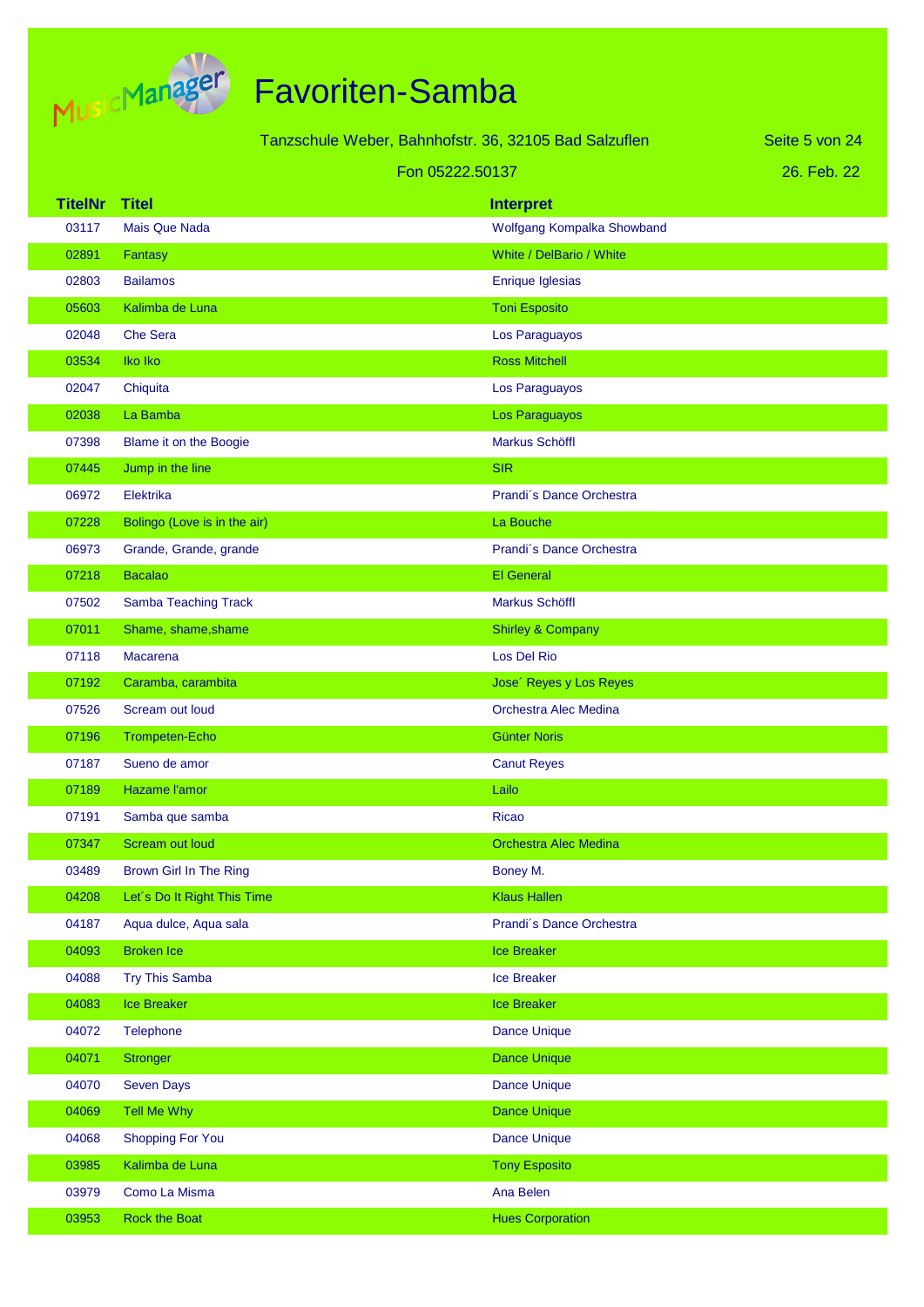

|                |                                           | Tanzschule Weber, Bahnhofstr. 36, 32105 Bad Salzuflen | Seite 6 von 24 |
|----------------|-------------------------------------------|-------------------------------------------------------|----------------|
|                | Fon 05222.50137                           |                                                       | 26. Feb. 22    |
| <b>TitelNr</b> | <b>Titel</b>                              | <b>Interpret</b>                                      |                |
| 05370          | Never leave you                           | <b>Casa Musica</b>                                    |                |
| 02591          | Fantasy                                   | <b>Dancelife Studio Orchestra</b>                     |                |
| 00497          | Baby come to me                           | Dancelife Studio Orchestra                            |                |
| 00730          | <b>Control Your Body</b>                  | <b>Klaus Hallen</b>                                   |                |
| 00818          | <b>MACARENA</b>                           | Los Del Rio                                           |                |
| 00819          | <b>TOCALO, TOCALO</b>                     | Los Del Rio                                           |                |
| 00821          | <b>SAN SERENI</b>                         | Los Del Rio                                           |                |
| 03861          | <b>Calypso Caribe</b>                     | <b>Ross Mitchell</b>                                  |                |
| 01964          | Mi Vida                                   | Dancelife Studio Orchestra                            |                |
| 03842          | <b>Swing Da Calor</b>                     | Prandi's Dance Orchestra                              |                |
| 02930          | <b>Jingle Bells</b>                       | <b>Klaus Hallen</b>                                   |                |
| 02931          | Have Yourself A Merry Little Christmas    | <b>Klaus Hallen</b>                                   |                |
| 03022          | Guten Morgen, Sonnenschein                | <b>Hugo Strasser</b>                                  |                |
| 03048          | <b>Rythm Divine</b>                       | <b>Enrique Iglesias</b>                               |                |
| 03454          | <b>Enjoy Yourself</b>                     | <b>Hugo Strasser</b>                                  |                |
| 04922          | <b>Matrimony</b>                          | Andy Ross & His Orchestra                             |                |
| 01227          | Eternal Youth Is Worth A Little Suffering | <b>Werner Tauber</b>                                  |                |
| 06405          | <b>Sweetheart from Venezuela</b>          | <b>Klaus Hallen</b>                                   |                |
| 04763          | <b>Rhythm Only</b>                        | <b>Ambros Seelos</b>                                  |                |
| 06187          | Going back to my roots                    | Markus Schöffl                                        |                |
| 06208          | <b>Ever Blazing</b>                       | Orchestra Alec Medina                                 |                |
| 06287          | Love is in the air                        | Ray McVay & His Orchestra                             |                |
| 06288          | Heat wave                                 | Johnny Howard Orchestra falsch                        |                |
| 06166          | <b>Stralsund Samba</b>                    | <b>Günter Noris</b>                                   |                |
| 06388          | <b>Bailador</b>                           | <b>Orchester Etienne Cap</b>                          |                |
| 06137          | Coco Jamboo                               | Mr. President                                         |                |
| 06406          | Jump in the line                          | <b>Klaus Hallen</b>                                   |                |
| 06486          | Another Saturday night                    | Joe Bourne                                            |                |
| 06503          | <b>Tipitipitpso</b>                       | <b>Caterina Valente</b>                               |                |
| 06533          | Quando, quando, quando                    | <b>Paul Kuhn</b>                                      |                |
| 06559          | Amapola                                   | <b>Bobby Setter Band</b>                              |                |
| 06650          | Lola, Lola                                | <b>Ricky Martin</b>                                   |                |
| 06289          | Let's face the music and dance            | Johnny Howard Orchestra falsch                        |                |
| 05915          | Shall we dance                            | <b>Richard Rodgers &amp; Gotan Projekt</b>            |                |
| 06813          | Rio de Janeiro/Memphis Tennesee/Superman  | Golem Orchestra and Josef Laufer                      |                |
| 05256          | Aya Benzer 2003                           | Mustafa Sandal                                        |                |
| 05283          | Ruby Don't Take Your Love to Town         | <b>Klaus Hallen</b>                                   |                |
| 05562          | I'm alive                                 | <b>Casa Musica</b>                                    |                |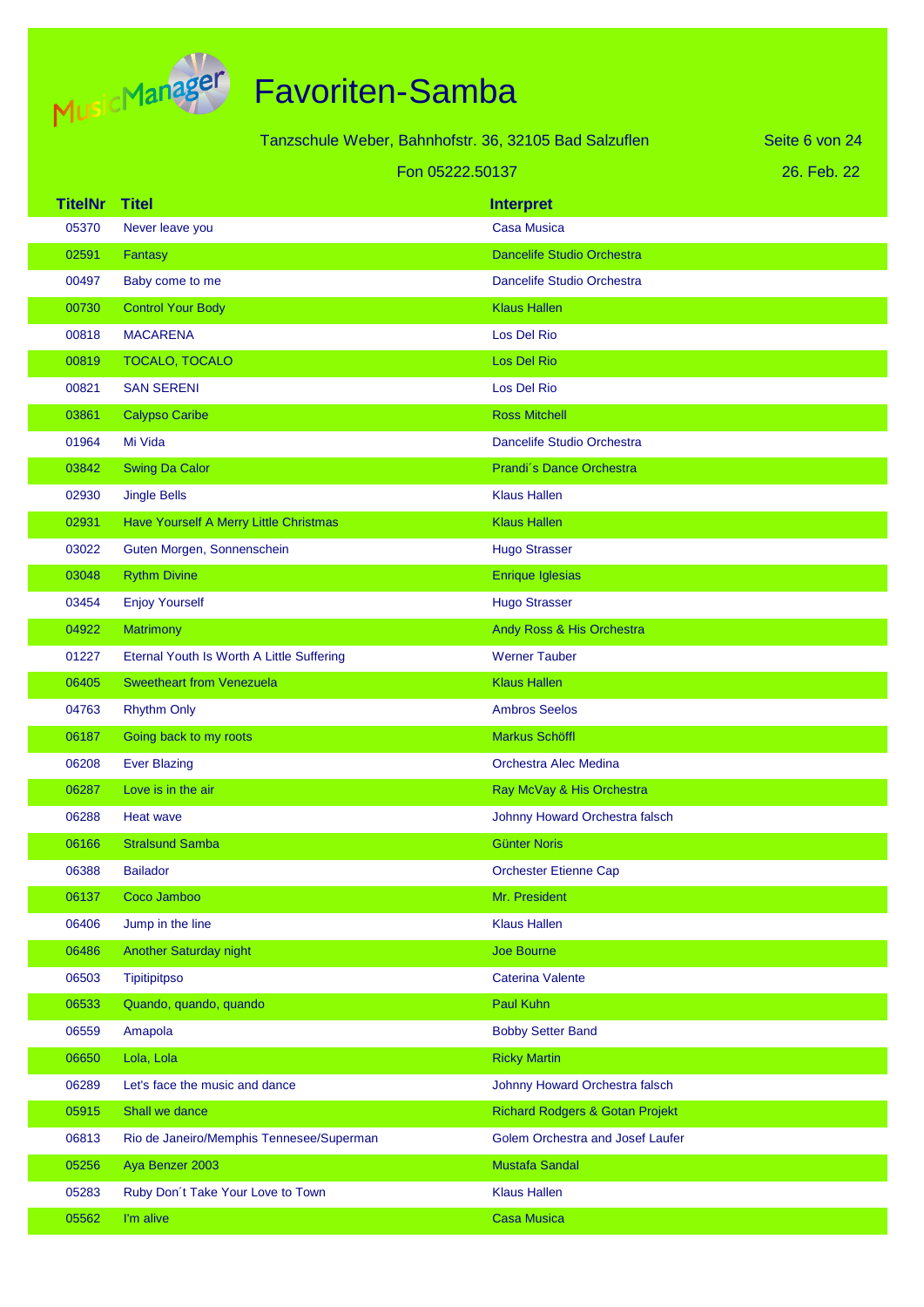

| Tanzschule Weber, Bahnhofstr. 36, 32105 Bad Salzuflen |                                        |                               | Seite 7 von 24 |
|-------------------------------------------------------|----------------------------------------|-------------------------------|----------------|
| Fon 05222.50137                                       |                                        |                               | 26. Feb. 22    |
| <b>TitelNr</b>                                        | <b>Titel</b>                           | <b>Interpret</b>              |                |
| 05696                                                 | From this moment on                    | Johnny Howard & His Orchestra |                |
| 06186                                                 | Yourgunum anla                         | <b>Klaus Hallen</b>           |                |
| 05856                                                 | Give it up                             | <b>Klaus Hallen</b>           |                |
| 04899                                                 | Zimbumba                               | <b>Batida</b>                 |                |
| 05917                                                 | <b>Nina</b>                            | Ed Rust & Alma Nieto          |                |
| 05931                                                 | Going back to my roots                 | <b>Markus Schöffl</b>         |                |
| 05952                                                 | Life                                   | <b>Markus Schöffl</b>         |                |
| 05957                                                 | Samba - Teaching Track!!! Nur Rhythmus | Markus Schöffl                |                |
| 05983                                                 | Marchina                               | <b>TNN</b>                    |                |
| 06131                                                 | <b>Macarena</b>                        | Los del Mar                   |                |
| 05822                                                 | Enjoy your self / Manan / Coffee Song  | <b>Max Bygraves</b>           |                |
| 10130                                                 | Shame shame shame                      | <b>Shirley &amp; Company</b>  |                |
| 05982                                                 | Move Baby move                         | <b>Sartorello Forniture</b>   |                |
| 04342                                                 | <b>Manana</b>                          | <b>Pink Style Band</b>        |                |
| 05984                                                 | <b>Whammer Slammer</b>                 | Warp 9                        |                |
| 05985                                                 | Esta loca                              | <b>Ritmo Latino</b>           |                |
| 05986                                                 | <b>Batucada</b>                        | <b>DJ Dero</b>                |                |
| 05987                                                 | Es pa ti mi vida                       | <b>Evoe</b>                   |                |
| 05988                                                 | Control your body                      | 2 Unlimited                   |                |
| 05989                                                 | Love and Happiness                     | <b>River Ocean</b>            |                |
| 05990                                                 | <b>Groovy Slammer</b>                  | Warp 9                        |                |
| 05991                                                 | Esta es la musica                      | <b>Cafe Latino</b>            |                |
| 03927                                                 | Africa Bamba                           | Vio Friedmann                 |                |
| 06024                                                 | <b>WOT</b>                             | <b>Captain Sensible</b>       |                |
| 05979                                                 | How gee                                | <b>Black Machine</b>          |                |
| 06034                                                 | A love bizarre                         | Sheila E.                     |                |
| 06042                                                 | Darling, je vous aime beaucoup         | Joe Bourne                    |                |
| 04339                                                 | Viva La Samba                          | Paradise Orchestra            |                |
| 04338                                                 | Eu Len Spiegel- Samba                  | Orchestra Gruppo Papirus      |                |
| 06094                                                 | Soul Limbo                             | Mr. Bongo                     |                |
| 06095                                                 | Disco Samba                            | <b>Two Man Sound</b>          |                |
| 06097                                                 | <b>Club Tropicana</b>                  | Wham                          |                |
| 06102                                                 | Mr. Loverman                           | Shabba Ranks                  |                |
| 06105                                                 | Mas que nada                           | <b>Sergio Mendes</b>          |                |
| 06110                                                 | Oye mi canto                           | Gloria Estefan                |                |
| 06012                                                 | Kyrie                                  | Mr. Mister                    |                |
| 04445                                                 | La Banda                               | Prandi's Dance Orchestra      |                |
| 05754                                                 | You Are The Sunshine Of My Live        | Joe Bourne                    |                |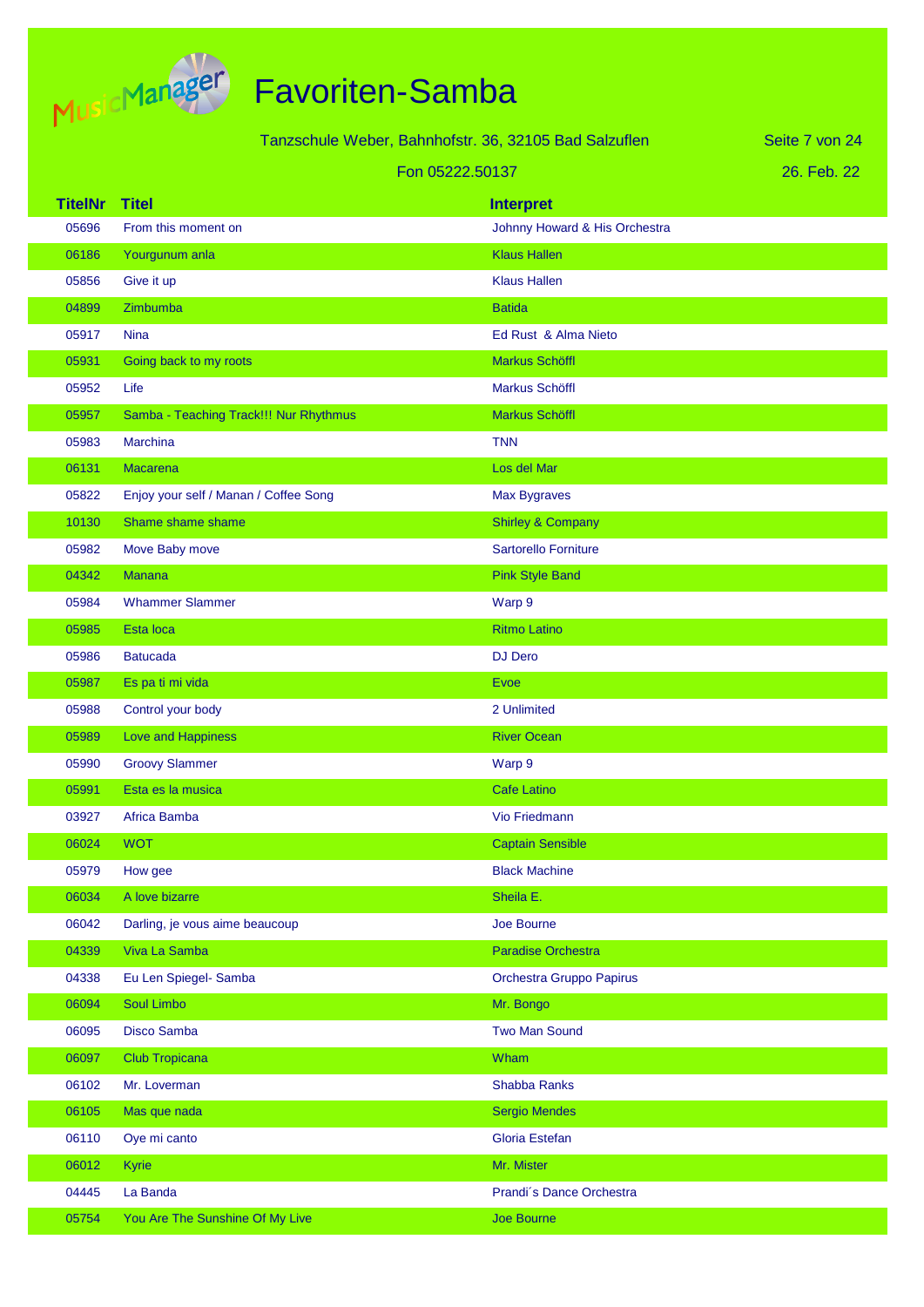

| Tanzschule Weber, Bahnhofstr. 36, 32105 Bad Salzuflen |                                             |                               | Seite 8 von 24 |
|-------------------------------------------------------|---------------------------------------------|-------------------------------|----------------|
|                                                       | Fon 05222.50137                             |                               | 26. Feb. 22    |
| <b>TitelNr</b>                                        | <b>Titel</b>                                | <b>Interpret</b>              |                |
| 05794                                                 | New York - Rio - Tokyo                      | <b>Trio Rio</b>               |                |
| 04542                                                 | Y deja                                      | <b>Carlos Yabar</b>           |                |
| 05826                                                 | Singalonga conga                            | Max Bygraves                  |                |
| 05829                                                 | Wedding Samba / Brazil / The laughing samba | <b>Max Bygraves</b>           |                |
| 05840                                                 | Gecco                                       | <b>Hugo Strasser</b>          |                |
| 05846                                                 | <b>Wedding Samba</b>                        | <b>Hugo Strasser</b>          |                |
| 04446                                                 | Pippo Non Lo Sa                             | Prandi's Dance Orchestra      |                |
| 05857                                                 | <b>New York Afternoon</b>                   | <b>Klaus Hallen</b>           |                |
| 05881                                                 | I still haven't found                       | <b>New Ballroom Orchestra</b> |                |
| 05981                                                 | Cult of snap                                | <b>Hi-Power</b>               |                |
| 05913                                                 | I could have danced all night               | Jamie Cullum                  |                |
| 05980                                                 | Cacacucaca                                  | <b>Evoe</b>                   |                |
| 04397                                                 | Mort De Gana                                | Chocolate                     |                |
| 04382                                                 | Don't You Worry 'Bout A Thing               | <b>Klaus Hallen</b>           |                |
| 04355                                                 | <b>Coffee Song</b>                          | Paul Kuhn                     |                |
| 05951                                                 | Somebody elses guy                          | Markus Schöffl                |                |
| 04347                                                 | Copacabana                                  | <b>Louis Funny Group</b>      |                |
| 04345                                                 | <b>Zambesi</b>                              | <b>Break Point Band</b>       |                |
| 05961                                                 | Oye mi canto                                | Gloria Estefan                |                |
| 05975                                                 | <b>Sucu sucu</b>                            | Tony Evans & His Orchestra    |                |
| 05978                                                 | In the summertime                           | Mungo Jerry                   |                |
| 06123                                                 | Samba de Janeiro                            | <b>Bellini</b>                |                |
| 05882                                                 | Soca Dance                                  | <b>New Ballroom Orchestra</b> |                |
| 06649                                                 | Por arriba por abajo                        | <b>Ricky Martin</b>           |                |
| 06369                                                 | Wrapped - Pablo Flores Remix                | Gloria Estefan                |                |
| 04255                                                 | Spice Up Your Life                          | pro media musik gmbh          |                |
| 06395                                                 | Cuban love song                             | <b>Orchester Etienne Cap</b>  |                |
| 04254                                                 | Juegalo                                     | pro media musik gmbh          |                |
| 04253                                                 | Yourgunum Anla                              | pro media musik gmbh          |                |
| 04225                                                 | Für eine Nacht voller Seligkeit             | <b>Hugo Strasser</b>          |                |
| 06485                                                 | You are the sunshine of my life             | Joe Bourne                    |                |
| 04207                                                 | <b>Bacardi Feeling</b>                      | <b>Klaus Hallen</b>           |                |
| 04202                                                 | <b>Banda El Conversar Fiaba</b>             | Prandi's Dance Orchestra      |                |
| 06120                                                 | Something in my eye                         | Corduroy                      |                |
| 04200                                                 | <b>Swinging Da Calor</b>                    | Prandi's Dance Orchestra      |                |
| 04306                                                 | Cala Bassa Del Rio                          | <b>Ambros Seelos</b>          |                |
| 06676                                                 | Love on a layaway                           | Gloria Estefan                |                |
| 04666                                                 | Viva la Samba                               | <b>Günter Noris</b>           |                |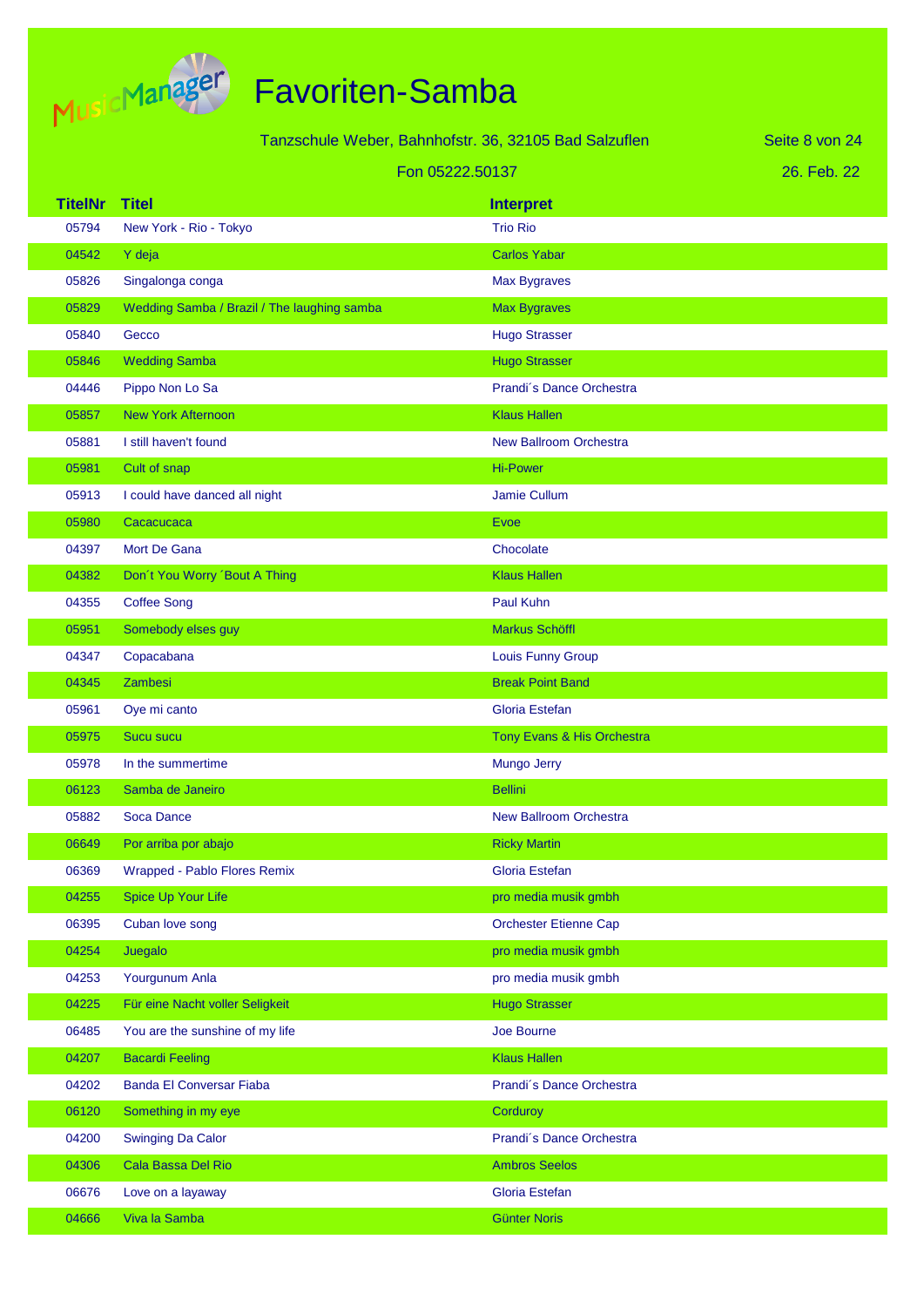

Tanzschule Weber, Bahnhofstr. 36, 32105 Bad Salzuflen

Seite 9 von 24

|  | Fon 05222.50137 |  |
|--|-----------------|--|
|--|-----------------|--|

|  | 26. Feb. 22 |  |
|--|-------------|--|
|  |             |  |

| <b>TitelNr</b> | <b>Titel</b>                 | <b>Interpret</b>                                 |
|----------------|------------------------------|--------------------------------------------------|
| 06705          | It had better be tonight     | Michael Bublé                                    |
| 04154          | Fly On The Wings Of Love     | <b>Arno Kolenbrander</b>                         |
| 04153          | No Face No Name No Number    | <b>Arno Kolenbrander</b>                         |
| 07068          | Olè Brasil                   | <b>Orchester Ambros Seelos</b>                   |
| 07094          | Fluch der Zeit               | <b>Reinhard Fendrich</b>                         |
| 07097          | Tanz den Horn                | Guildo Horn & Die Orthopädischen Strümpfe falsch |
| 04013          | Do You Feel It               | Suda Hisao & New down beats orchestra            |
| 04000          | Optimistico                  | Suda Hisao & New down beats orchestra            |
| 06558          | C'est bon pour le moral      | <b>Bobby Setter Band</b>                         |
| 06139          | You don't love me (no,no,no) | <b>Dawn Penn</b>                                 |
| 05731          | Tequila                      | Larry Elgart & his New Hollywood Band            |
| 06124          | <b>Maria</b>                 | <b>Ricky Martin</b>                              |
| 06125          | <b>Tic Tic Tac</b>           | Coracao                                          |
| 06126          | Tumba la casa                | Sancocho                                         |
| 06127          | Carnival                     | 2 In A Room                                      |
| 06128          | Give it up                   | The Good Men                                     |
| 06129          | Da Samba                     | Gilberto                                         |
| 04329          | <b>New York Afternoon</b>    | Diapason Orchestra                               |
| 06134          | <b>Disco Samba</b>           | <b>Two Man Sound</b>                             |
| 06135          | Conga                        | <b>Miami Sound Machine</b>                       |
| 04270          | Would you?                   | Dancelife Studio Orchestra                       |
| 06138          | Summer dreamin'              | <b>Kate Yanai</b>                                |
| 04272          | <b>Xambah Panthera</b>       | Dancelife Studio Orchestra                       |
| 06141          | Hot, hot, hot                | Arrow                                            |
| 06142          | Stool pidgeon                | <b>Kid Creole &amp; The Coconuts</b>             |
| 06163          | <b>Another Star</b>          | <b>Joe Bourne</b>                                |
| 06184          | You are sunshine of my life  | Joe Bourne                                       |
| 04312          | <b>Dejare</b>                | <b>Andy Fortuna Productions</b>                  |
| 04308          | Africano                     | <b>Andy Fortuna Productions</b>                  |
| 06236          | Conga                        | Pepe Lienhard Orchestra                          |
| 06237          | Copacabana                   | Pepe Lienhard Orchestra                          |
| 06256          | <b>Another Star</b>          | <b>Klaus Hallen</b>                              |
| 06121          | I go to Rio                  | Peter Allen                                      |
| 04327          | <b>Happy Talk</b>            | <b>Skylab Orchestra</b>                          |
| 05071          | Eoea! (Que Viva La Noche)    | Cocoloco                                         |
| 05211          | Copacabana                   | <b>George Freestone Combo and Friends</b>        |
| 04979          | <b>Baiao</b>                 | Caterina Valente & Edmundo Ros                   |
| 04980          | Saudades da Bahia            | Caterina Valente & Edmundo Ros                   |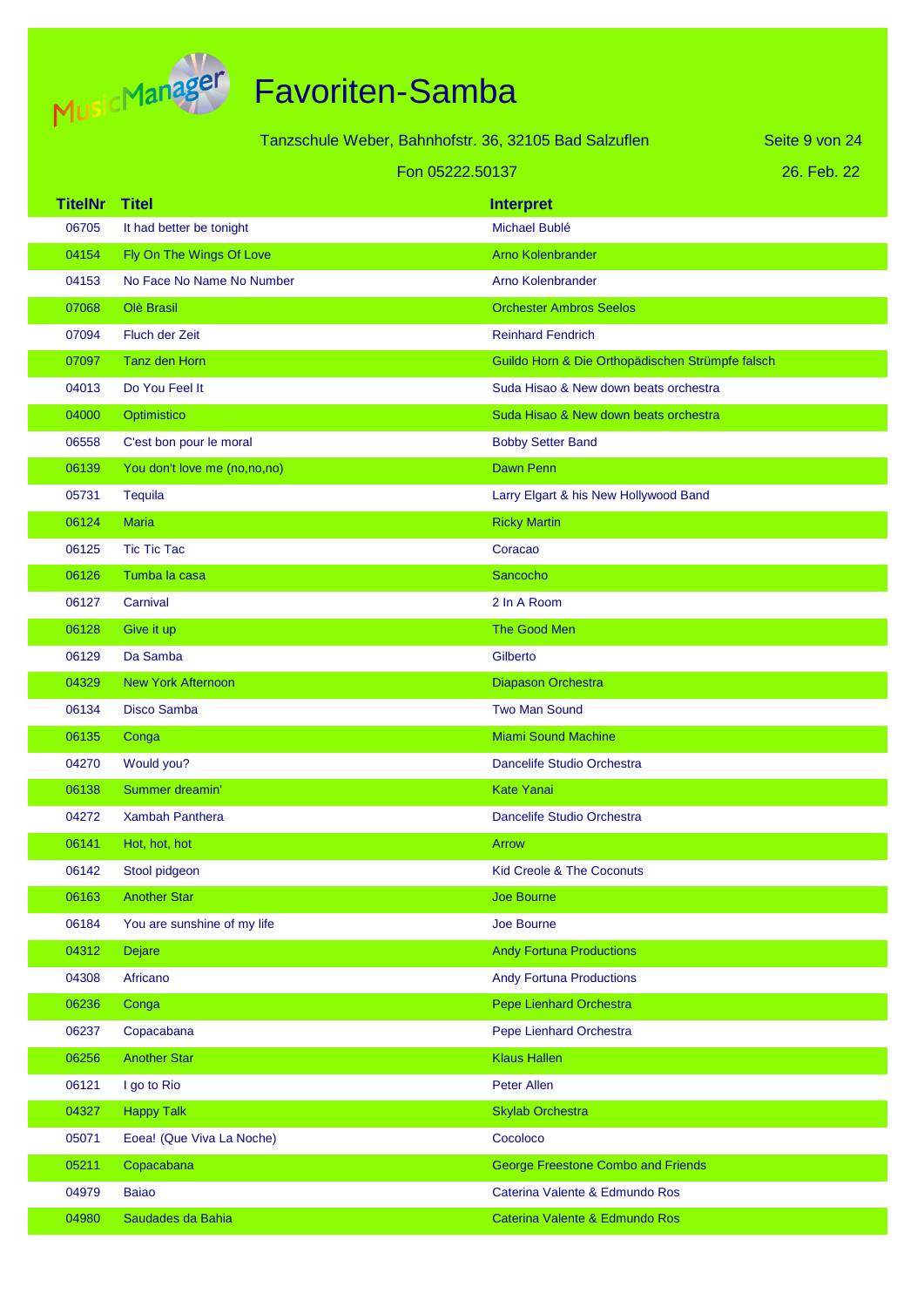

| Tanzschule Weber, Bahnhofstr. 36, 32105 Bad Salzuflen |                              |                                       | Seite 10 von 24 |
|-------------------------------------------------------|------------------------------|---------------------------------------|-----------------|
|                                                       |                              | Fon 05222.50137                       | 26. Feb. 22     |
| <b>TitelNr</b>                                        | <b>Titel</b>                 | <b>Interpret</b>                      |                 |
| 04981                                                 | Be In                        | Caterina Valente & Edmundo Ros        |                 |
| 04982                                                 | La Bamba                     | Caterina Valente & Edmundo Ros        |                 |
| 05007                                                 | Samba carnevalesco de Brazil | <b>Werner Tauber</b>                  |                 |
| 05008                                                 | Mambo Jambo                  | <b>Werner Tauber</b>                  |                 |
| 05045                                                 | <b>Sacre Francais</b>        | Prandi's Dance Orchestra              |                 |
| 05046                                                 | Sambae                       | Prandi's Dance Orchestra              |                 |
| 05047                                                 | Pup Pup Ahi                  | Prandi's Dance Orchestra              |                 |
| 04966                                                 | Hip                          | <b>Musica Caliente Vol.III</b>        |                 |
| 05070                                                 | El Baile De Osito            | Los Ranas                             |                 |
| 04959                                                 | Paradise                     | <b>Andy Fortuna Productions</b>       |                 |
| 05092                                                 | Cinderella                   | Vio Friedmann                         |                 |
| 05098                                                 | Lola                         | <b>Missiego</b>                       |                 |
| 05099                                                 | La Vida Es Un Canaval        | <b>Michael Chacon</b>                 |                 |
| 05100                                                 | <b>Toma Que Toma</b>         | <b>Los Ninos</b>                      |                 |
| 05101                                                 | Guacha Y Guaraca             | <b>S.B.S.</b>                         |                 |
| 05102                                                 | E-O-Zumba-E                  | <b>King Africa</b>                    |                 |
| 04647                                                 | Chotto Matte Kudasai         | verschiedene Interpreten              |                 |
| 05171                                                 | Never Gonna Give You Up      | <b>Ingrid Simons</b>                  |                 |
| 05188                                                 | Iko Iko                      | Captain Jack                          |                 |
| 05735                                                 | La Bamba                     | Larry Elgart & his New Hollywood Band |                 |
| 05069                                                 | Ambosano                     | Pinata                                |                 |
| 04852                                                 | Half a minute                | <b>Ross Mitchell</b>                  |                 |
| 04678                                                 | <b>Passion and Grace</b>     | Hansi & Bianca                        |                 |
| 04679                                                 | <b>Nightflight to Rio</b>    | Hansi & Bianca                        |                 |
| 04691                                                 | Allegria de Brazil           | <b>Ambros Seelos</b>                  |                 |
| 04726                                                 | Samba all night long         | <b>Klaus Hallen</b>                   |                 |
| 04733                                                 | Love for sale                | <b>Velvet Tanzorchester</b>           |                 |
| 04764                                                 | <b>Quinto Quinto</b>         | <b>Ambros Seelos</b>                  |                 |
| 04765                                                 | Festival de corcovado        | <b>Ambros Seelos</b>                  |                 |
| 04782                                                 | Late in the evening          | <b>Ross Mitchell</b>                  |                 |
| 04783                                                 | Shake your body              | <b>Ross Mitchell</b>                  |                 |
| 04795                                                 | Use it up and wear it out    | <b>Ross Mitchell</b>                  |                 |
| 04970                                                 | Fun                          | Musica Caliente Vol.III               |                 |
| 04851                                                 | Breakin' down                | <b>Ross Mitchell</b>                  |                 |
| 05212                                                 | <b>Brazil</b>                | George Freestone Combo and Friends    |                 |
| 04856                                                 | Festa de um povo             | <b>Casa Musica</b>                    |                 |
| 04857                                                 | <b>Haslo Bonito</b>          | <b>Casa Musica</b>                    |                 |
| 04858                                                 | Amarra Tchan                 | Casa Musica                           |                 |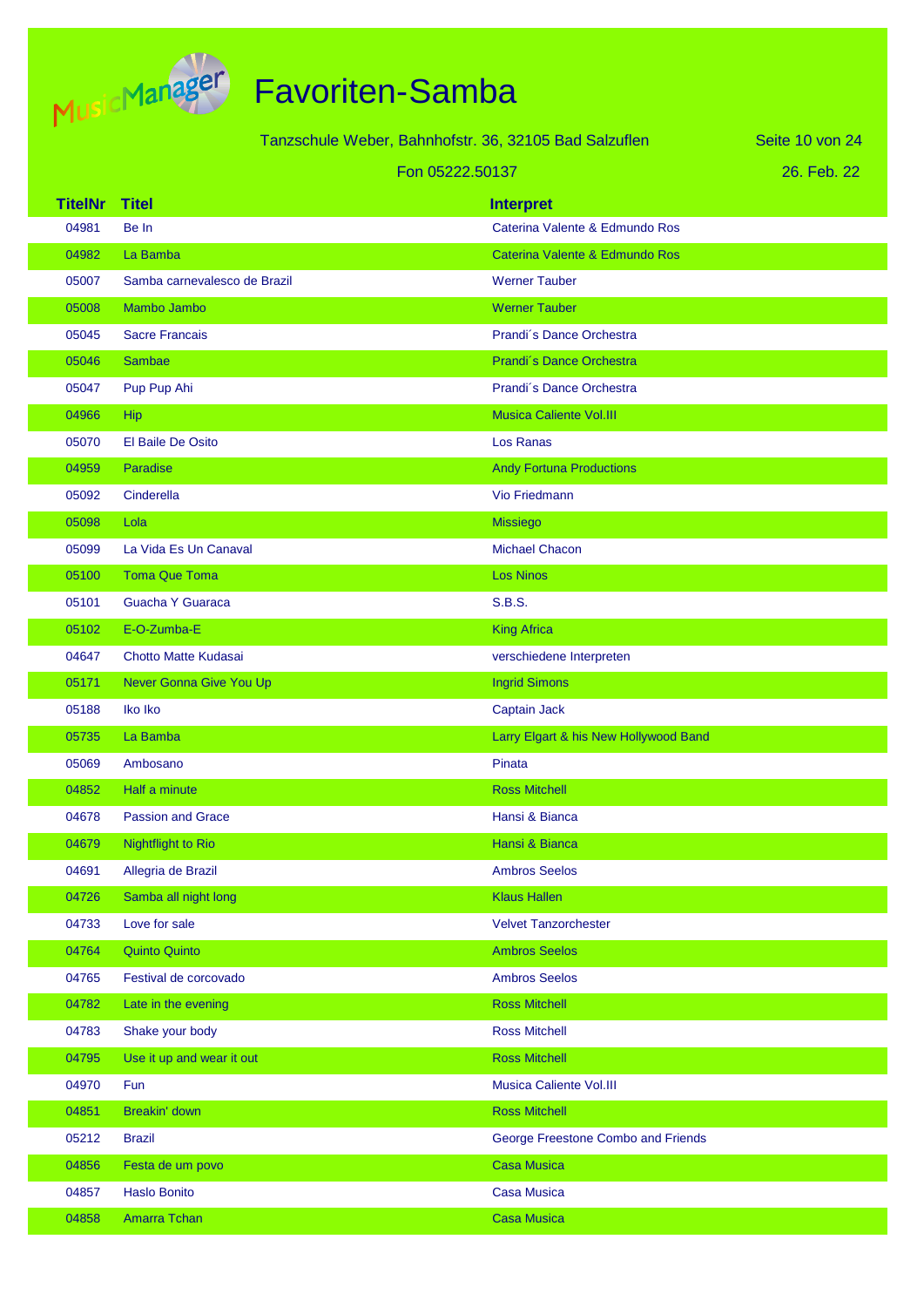

|                |                                      | Tanzschule Weber, Bahnhofstr. 36, 32105 Bad Salzuflen | Seite 11 von 24 |
|----------------|--------------------------------------|-------------------------------------------------------|-----------------|
|                |                                      | Fon 05222.50137                                       | 26. Feb. 22     |
| <b>TitelNr</b> | <b>Titel</b>                         | <b>Interpret</b>                                      |                 |
| 04859          | Porque si porque no                  | <b>Casa Musica</b>                                    |                 |
| 04920          | <b>Happy Bierthday Sweet Sixteen</b> | Andy Ross & His Orchestra                             |                 |
| 04921          | <b>April In Portugal</b>             | Andy Ross & His Orchestra                             |                 |
| 04943          | Pique                                | <b>Ballroom dancing</b>                               |                 |
| 04944          | Rio de Janeiro                       | <b>Ballroom dancing</b>                               |                 |
| 04957          | Lola, Lola                           | <b>Andy Fortuna Productions</b>                       |                 |
| 04958          | On fire                              | <b>Andy Fortuna Productions</b>                       |                 |
| 04850          | The peanut vendor                    | <b>Ross Mitchell</b>                                  |                 |
| 07044          | Let the rhythm move you              | <b>Chase The Music</b>                                |                 |
| 04622          | Demasiado Corazón                    | <b>Tanzorchester Wolf Kaiser</b>                      |                 |
| 05482          | Dov' èl'amore                        | <b>Klaus Hallen</b>                                   |                 |
| 05483          | Porque te vas                        | <b>Klaus Hallen</b>                                   |                 |
| 05491          | La bomba                             | <b>Casa Musica</b>                                    |                 |
| 04582          | <b>Mexican Hat Dance</b>             | <b>Werner Tauber</b>                                  |                 |
| 05508          | Turn me on                           | pro media musik gmbh                                  |                 |
| 04567          | Pup Pup Ahi                          | Prandi's Dance Orchestra                              |                 |
| 05523          | Ain't it funny                       | pro media musik gmbh                                  |                 |
| 05524          | <b>Miss California</b>               | pro media musik gmbh                                  |                 |
| 05542          | Whenever, wherever                   | <b>Casa Musica</b>                                    |                 |
| 05455          | <b>Gipsy Kings Hit Mix</b>           | <b>Gipsy Kings</b>                                    |                 |
| 04566          | Sambae                               | Prandi's Dance Orchestra                              |                 |
| 05454          | <b>Taka Taka</b>                     | Sol y Mar                                             |                 |
| 04565          | <b>Sacre Francais</b>                | Prandi's Dance Orchestra                              |                 |
| 04545          | Jingo-la-ba                          | Rumbambé                                              |                 |
| 05615          | Save your kisses for me              | <b>Klaus Hallen</b>                                   |                 |
| 05656          | Love Me Tonight                      | <b>Victor Silvester</b>                               |                 |
| 05657          | Pepita                               | <b>Victor Silvester</b>                               |                 |
| 05677          | <b>Orixas</b>                        | Karl Schmidt Big Band                                 |                 |
| 05694          | Copacabana                           | Johnny Howard & His Orchestra                         |                 |
| 05711          | Oye Mi Canto                         | <b>New Ballroom Orchestra</b>                         |                 |
| 05718          | Dancing in the streets               | <b>Top-Time Orchestra</b>                             |                 |
| 04186          | Saudade do Brasil                    | Prandi's Dance Orchestra                              |                 |
| 05543          | Love is in the air                   | <b>Casa Musica</b>                                    |                 |
| 05410          | Nunca te decides                     | El Simbolo                                            |                 |
| 05213          | Manana                               | George Freestone Combo and Friends                    |                 |
| 05257          | Monlight                             | <b>Mustafa Sandal</b>                                 |                 |
| 05323          | <b>Brasil</b>                        | <b>Hugo Strasser</b>                                  |                 |
| 05329          | El Cumbanchero                       | <b>Hugo Strasser</b>                                  |                 |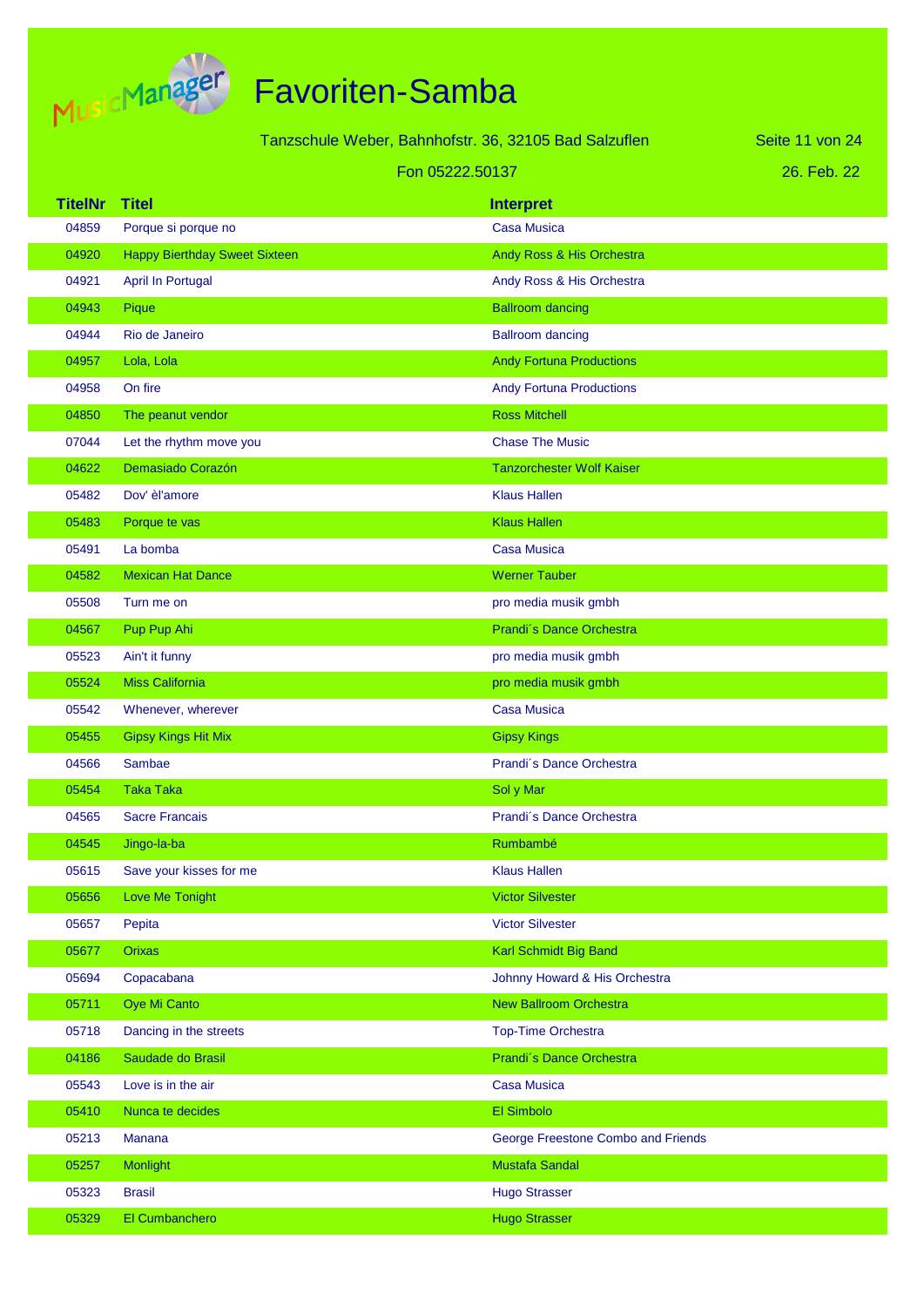

|                |                                | Tanzschule Weber, Bahnhofstr. 36, 32105 Bad Salzuflen |                                       | Seite 12 von 24 |
|----------------|--------------------------------|-------------------------------------------------------|---------------------------------------|-----------------|
|                |                                | Fon 05222.50137                                       |                                       | 26. Feb. 22     |
| <b>TitelNr</b> | <b>Titel</b>                   |                                                       | <b>Interpret</b>                      |                 |
| 05352          | <b>Sunshine</b>                |                                                       | pro media musik gmbh                  |                 |
| 05353          | The world's greatest           |                                                       | pro media musik gmbh                  |                 |
| 05369          | Turn me on                     |                                                       | <b>Casa Musica</b>                    |                 |
| 04598          | Schmetterlings-Samba           |                                                       | <b>Günter Noris</b>                   |                 |
| 05388          | Get my party on                |                                                       | <b>Casa Musica</b>                    |                 |
| 05407          | Mueve el quimbombo             |                                                       | <b>Andy Rivalta</b>                   |                 |
| 05458          | Life goes on                   |                                                       | Vio Friedmann                         |                 |
| 05409          | Cumbara                        |                                                       | <b>Agua Loca</b>                      |                 |
| 05733          | Moliendo Cafe                  |                                                       | Larry Elgart & his New Hollywood Band |                 |
| 05411          | La fiesta loca                 |                                                       | <b>Estrella</b>                       |                 |
| 05424          | <b>Ritmo Latino</b>            |                                                       | <b>Daisy Dee</b>                      |                 |
| 05428          | Eu so quero um xodo            |                                                       | <b>Bob Sinclair</b>                   |                 |
| 05431          | Sex y sol y mar                |                                                       | <b>Suzy Wong</b>                      |                 |
| 05433          | <b>Agustito</b>                |                                                       | Ketama                                |                 |
| 05437          | Chiquitan 2000                 |                                                       | La Bomba                              |                 |
| 05441          | Ritmo de pasion                |                                                       | Caribena                              |                 |
| 05443          | Siempre manana                 |                                                       | <b>Ruben Gomez</b>                    |                 |
| 05447          | Mamma mia                      |                                                       | <b>Azucar Moreno</b>                  |                 |
| 05448          | Dime chico, oye chica          |                                                       | Sonando feat. Marysol                 |                 |
| 05408          | Un monton de Estrellas         |                                                       | <b>Los Ranas</b>                      |                 |
| 03036          | Nell'aria                      |                                                       | L.M. Project                          |                 |
| 03216          | Copacabana                     |                                                       | Irvin Tidswell and the falsch         |                 |
| 03198          | I Save The Day                 |                                                       | Dancelife Studio Orchestra            |                 |
| 03186          | I Go To Rio                    |                                                       | Ken Turner & His Orchestra            |                 |
| 03185          | I Love You And Don't Forget It |                                                       | Ken Turner & His Orchestra            |                 |
| 03134          | <b>Stars in your Eyes</b>      |                                                       | <b>Etienne Cap</b>                    |                 |
| 03069          | Copacabana                     |                                                       | <b>Hugo Strasser</b>                  |                 |
| 02714          | <b>Hey Mambo</b>               |                                                       | <b>Barry Manilow</b>                  |                 |
| 03037          | Kalimba de Luna                |                                                       | L.M. Project                          |                 |
| 03277          | <b>Ease De Tension</b>         |                                                       | <b>Ross Mitchell</b>                  |                 |
| 00059          | Living on my own               |                                                       | <b>Klaus Hallen</b>                   |                 |
| 03016          | <b>Rock Your Baby</b>          |                                                       | Dancelife Studio Orchestra            |                 |
| 02995          | Jambo Bwana / Lala Salama      |                                                       | <b>Klaus Hallen</b>                   |                 |
| 03918          | Luna Bonita                    |                                                       | Marcela Morelo                        |                 |
| 02885          | The One                        |                                                       | <b>Backstreet Boys</b>                |                 |
| 03535          | <b>Jibaro</b>                  |                                                       | <b>Ross Mitchell</b>                  |                 |
| 00058          | Vogue                          |                                                       | <b>Klaus Hallen</b>                   |                 |
| 03346          | <b>Trompeten-Echo</b>          |                                                       | <b>Günther Noris</b>                  |                 |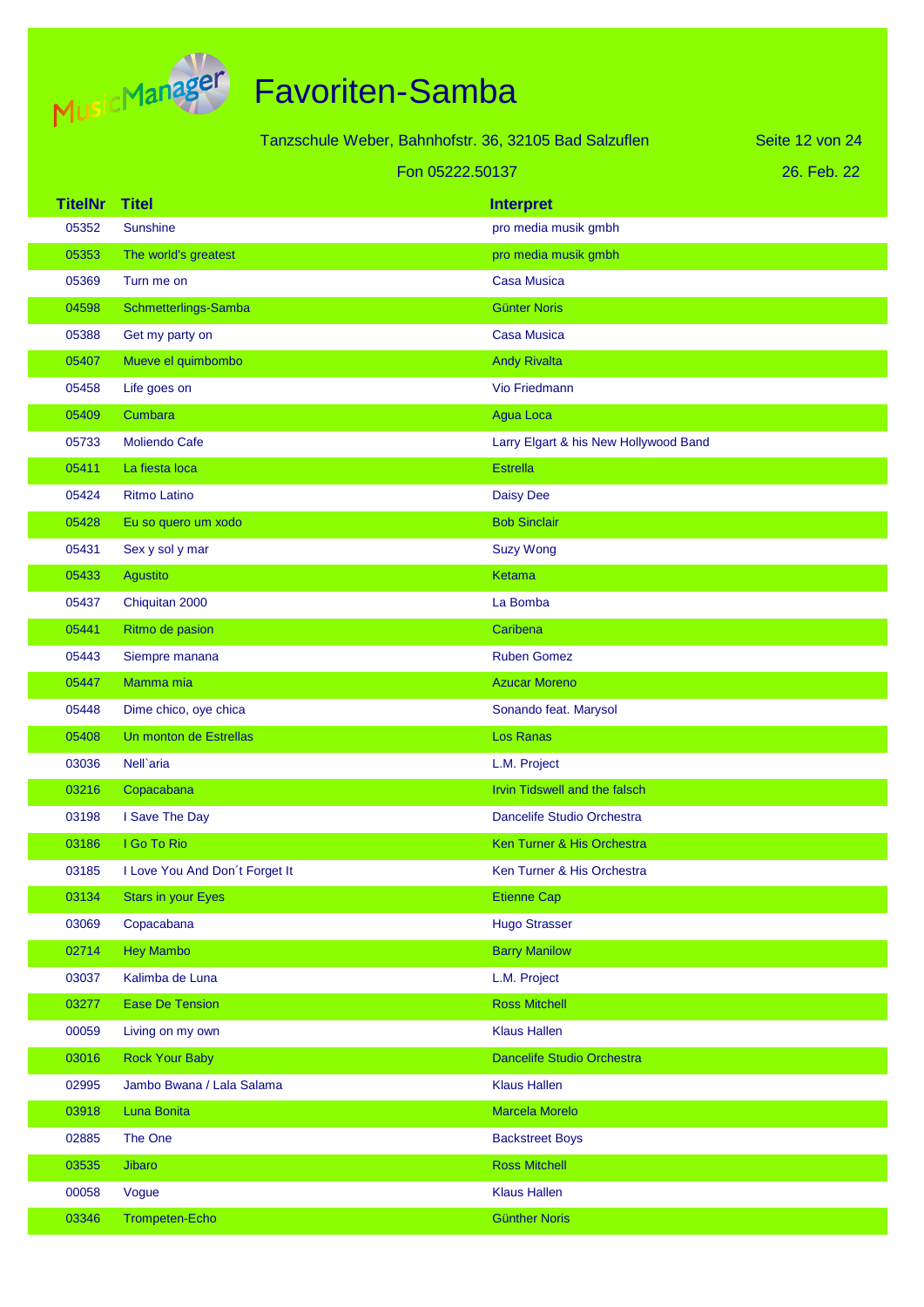

|                 |                                           | Tanzschule Weber, Bahnhofstr. 36, 32105 Bad Salzuflen | Seite 13 von 24 |
|-----------------|-------------------------------------------|-------------------------------------------------------|-----------------|
| Fon 05222.50137 |                                           |                                                       | 26. Feb. 22     |
| <b>TitelNr</b>  | <b>Titel</b>                              | <b>Interpret</b>                                      |                 |
| 03520           | Apple Jack                                | Dancelife Studio Orchestra                            |                 |
| 03501           | Sing mit mir                              | <b>Hugo Strasser</b>                                  |                 |
| 03497           | I Love to Love                            | <b>Tina Charles</b>                                   |                 |
| 03452           | <b>Shogun Samba</b>                       | Tommy Sanderson And His Orchestra                     |                 |
| 03421           | America                                   | Max Greger und sein Tanzorchester                     |                 |
| 03415           | Symphonie Nr. 40                          | Max Greger und sein Tanzorchester                     |                 |
| 03239           | Yo Se                                     | <b>Connie Francis</b>                                 |                 |
| 03388           | <b>Torero</b>                             | <b>Werner Tauber</b>                                  |                 |
| 03254           | Brazil / Chiu-Chiu-Chiu                   | fmp-Tanzorchester und die Harmonies                   |                 |
| 03335           | <b>Sexy Samba</b>                         | <b>Günther Noris</b>                                  |                 |
| 03325           | <b>Mexican Samba</b>                      | <b>Gerard Hever</b>                                   |                 |
| 03312           | I Love You and Don't It                   | <b>Paul Kuhn Quintett</b>                             |                 |
| 03308           | <b>The Continental</b>                    | <b>Sunset Dance Orchestra</b>                         |                 |
| 00012           | Gentle on my mind                         | <b>Klaus Hallen und Rio</b>                           |                 |
| 03289           | Mas que nada (Pow Pow Pow)                | <b>Hugo Strasser</b>                                  |                 |
| 02671           | Way Of The World                          | Karl Schmidt Big Band                                 |                 |
| 03401           | Schmetterlings-Samba                      | <b>Günther Noris</b>                                  |                 |
| 00635           | <b>Give me life</b>                       | <b>Klaus Hallen</b>                                   |                 |
| 00911           | Countrylypso                              | <b>Werner Tauber</b>                                  |                 |
| 00886           | <b>All My Loving</b>                      | <b>Los Manglos Pasion Condal</b>                      |                 |
| 00860           | <b>Quando Quando</b>                      | Vittorio Casagrande                                   |                 |
| 00805           | <b>Terra Promessa</b>                     | Paola Arese                                           |                 |
| 00804           | <b>Figli delle Stelle</b>                 | <b>Mario Renzo Biondi</b>                             |                 |
| 00761           | <b>Take A Chance On Me</b>                | <b>Klaus Hallen</b>                                   |                 |
| 00155           | Samba-Medley                              | Max Greger jr. & SDR Big Band                         |                 |
| 00717           | <b>Comment Te Dire Adieu</b>              | <b>Hugo Strasser</b>                                  |                 |
| 01165           | Coco Jamboo                               | Mr. President                                         |                 |
| 00175           | Meditation / One note Samba               | Max Greger und sein Tanzorchester                     |                 |
| 00605           | Samba De Janeiro                          | <b>Klaus Hallen</b>                                   |                 |
| 00604           | <b>Maria</b>                              | <b>Klaus Hallen</b>                                   |                 |
| 00342           | La Bamba                                  | <b>Werner Tauber</b>                                  |                 |
| 00306           | All I Want Is You                         | <b>Klaus Hallen</b>                                   |                 |
| 00231           | Spice Up Your Live                        | <b>Klaus Hallen</b>                                   |                 |
| 00754           | <b>Marchina</b>                           | <b>Dancelife Studio Orchestra</b>                     |                 |
| 01624           | Eternal Youth Is Worth A Little Suffering | <b>Dance Unlimited</b>                                |                 |
| 02659           | <b>Think</b>                              | Karl Schmidt Big Band                                 |                 |
| 00168           | Matrimony                                 | Max Greger jr. & SDR Big Band                         |                 |
| 02131           | Alkl My Lovin'                            | Los Intis                                             |                 |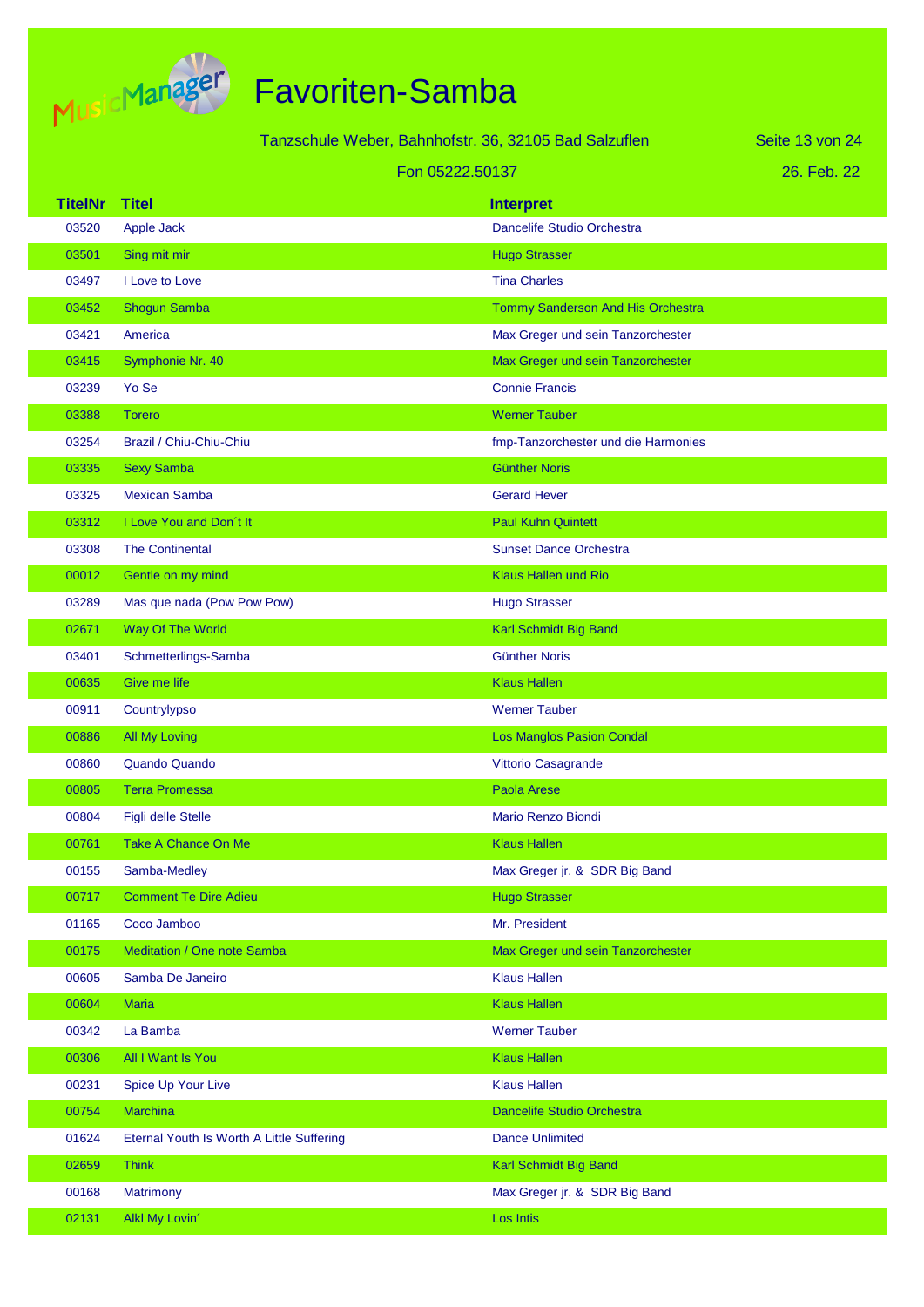

| Tanzschule Weber, Bahnhofstr. 36, 32105 Bad Salzuflen<br>Seite 14 von 24 |                                    |                                     |             |
|--------------------------------------------------------------------------|------------------------------------|-------------------------------------|-------------|
|                                                                          |                                    | Fon 05222.50137                     | 26. Feb. 22 |
| <b>TitelNr</b>                                                           | <b>Titel</b>                       | <b>Interpret</b>                    |             |
| 02051                                                                    | <b>Tritsch Tratsch Polka</b>       | <b>Günther Noris</b>                |             |
| 01990                                                                    | Cuban pete                         | <b>Dancelife Studio Orchestra</b>   |             |
| 01957                                                                    | Ein Senor und eine schöne Senorita | <b>Günther Noris</b>                |             |
| 00967                                                                    | <b>Brasil</b>                      | <b>Klaus Hallen</b>                 |             |
| 01751                                                                    | Blame it on the boogie             | Markus Schöffl                      |             |
| 01164                                                                    | Marcarena                          | Los del Mar                         |             |
| 01541                                                                    | Give my life Radio Edit            | Army of Lovers                      |             |
| 01439                                                                    | Freedom 90                         | <b>Klaus Hallen</b>                 |             |
| 01430                                                                    | Aquarius (Hair)                    | <b>Klaus Hallen</b>                 |             |
| 01417                                                                    | <b>Girl From Ipanema</b>           | <b>Klaus Hallen</b>                 |             |
| 01416                                                                    | What Now My Love                   | <b>Klaus Hallen</b>                 |             |
| 01256                                                                    | Never Gonna Give You Up            | Markus Schöffl                      |             |
| 03087                                                                    | Mi Chico Latino                    | <b>Geri Halliwell</b>               |             |
| 01752                                                                    | December 63                        | Markus Schöffl                      |             |
| 07222                                                                    | El baile de la botella             | Joe Luciano                         |             |
| 07320                                                                    | En Espana                          | <b>Marquess</b>                     |             |
| 03831                                                                    | Pontelo, Ponselo                   | <b>Rick Hall and Andy Fortuna</b>   |             |
| 07438                                                                    | <b>Hello Dolly</b>                 | El Cato Rhythm Orchestra            |             |
| 03768                                                                    | UVA UVA UVA                        | Carlos Romanos & His Orchestra      |             |
| 03769                                                                    | La Bailaora                        | Carlos Romanos & His Orchestra      |             |
| 03792                                                                    | Ain't Nobody                       | <b>Lynn Alice</b>                   |             |
| 07323                                                                    | No Importa                         | <b>Marquess</b>                     |             |
| 07212                                                                    | La Colegiala                       | Habana Club Band                    |             |
| 03702                                                                    | <b>Brazil</b>                      | Max Greger und sein Tanzorchester   |             |
| 03816                                                                    | Don't Stop Till You Get enough     | <b>Dennis Delano</b>                |             |
| 03752                                                                    | <b>Hermano Chay</b>                | Macondo                             |             |
| 07326                                                                    | Puerta de la noche                 | <b>Marquess</b>                     |             |
| 03860                                                                    | <b>Begin The Beguine</b>           | <b>Ross Mitchell</b>                |             |
| 03844                                                                    | <b>Banda El Conversar Fiaba</b>    | Prandi's Dance Orchestra            |             |
| 03916                                                                    | <b>Barcarole</b>                   | <b>Werner Tauber</b>                |             |
| 03823                                                                    | Africano                           | <b>Rick Hall and Andy Fortuna</b>   |             |
| 03909                                                                    | <b>Marina</b>                      | <b>Werner Tauber</b>                |             |
| 03843                                                                    | <b>Tico Tico</b>                   | Prandi's Dance Orchestra            |             |
| 07237                                                                    | La Morena                          | <b>Ilegales</b>                     |             |
| 03827                                                                    | Dejare                             | <b>Rick Hall and Andy Fortuna</b>   |             |
| 03806                                                                    | Shame, Shame, Shame                | Les Plus Grands Succes De La        |             |
| 03595                                                                    | <b>Lady Love</b>                   | Wolff Hartmann Gala Sound Orchestra |             |
| 03875                                                                    | <b>Frightened City</b>             | Norbert Neugebauer                  |             |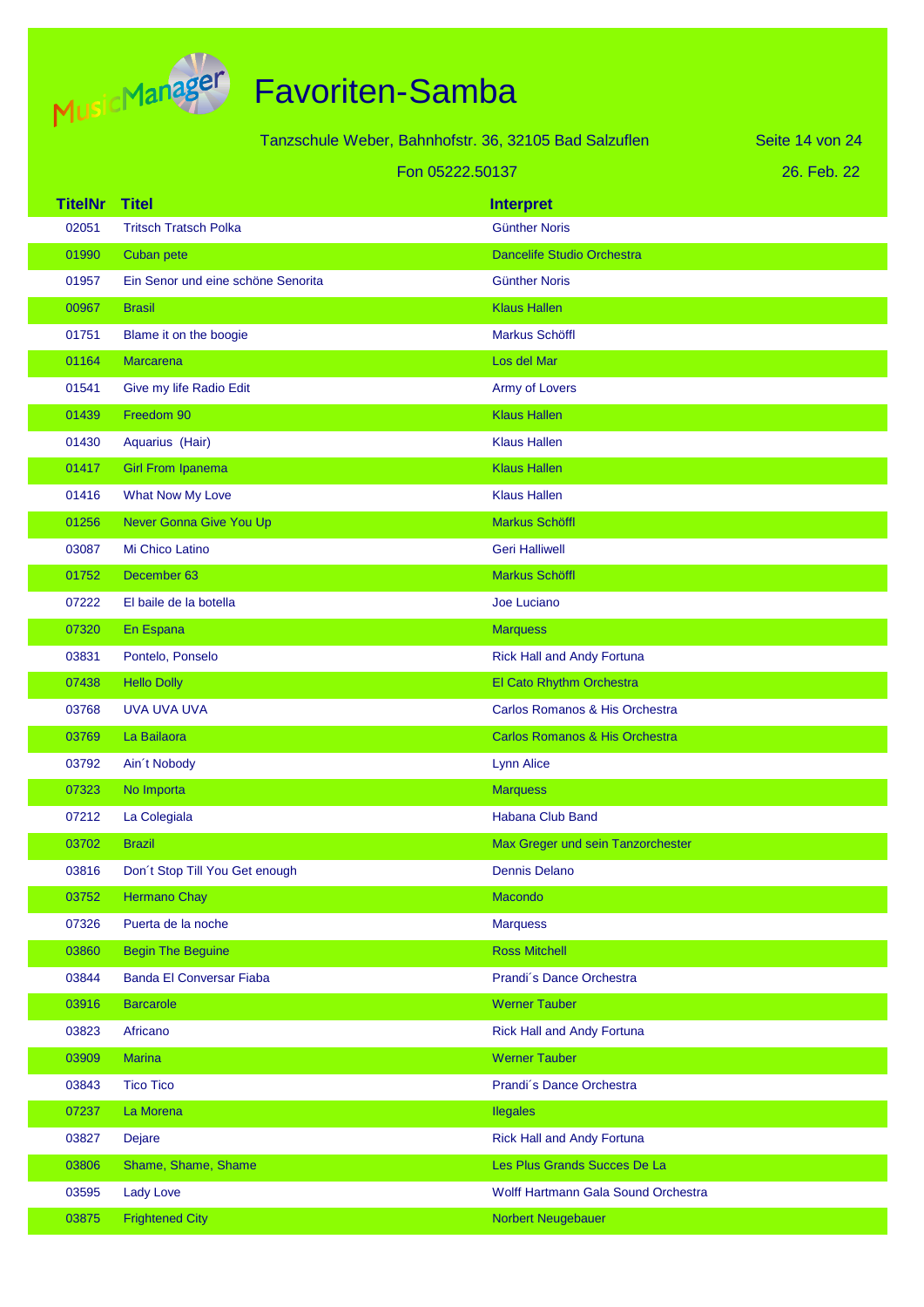

| Tanzschule Weber, Bahnhofstr. 36, 32105 Bad Salzuflen |  |  |  |
|-------------------------------------------------------|--|--|--|
|-------------------------------------------------------|--|--|--|

26. Feb. 22 Seite 15 von 24

|                | Fon 05222.50137                                         |                                            | 26. Feb. 22 |
|----------------|---------------------------------------------------------|--------------------------------------------|-------------|
| <b>TitelNr</b> | <b>Titel</b>                                            | <b>Interpret</b>                           |             |
| 03762          | Tomorrow's Another Day                                  | <b>Face The Music</b>                      |             |
| 07202          | <b>Tritsch-Tratsch Samba</b>                            | <b>Günter Noris</b>                        |             |
| 03697          | Hooray! Hooray! It's A Holi-Holiday                     | Boney M.                                   |             |
| 03567          | <b>Clip Clap Samba</b>                                  | <b>Günther Noris</b>                       |             |
| 07519          | Samba Teaching Track                                    | Markus Schöffl                             |             |
| 07282          | The Coffee Song                                         | <b>Victor Silvester</b>                    |             |
| 07245          | Rumba Ya                                                | Paco Aguilera                              |             |
| 07283          | Be in                                                   | <b>Victor Silvester</b>                    |             |
| 03596          | 's wonderful                                            | <b>Wolff Hartmann Gala Sound Orchestra</b> |             |
| 03654          | <b>Peanut Vendor</b>                                    | Suda Hisao & New down beats orchestra      |             |
| 07492          | If you don't understand                                 | <b>Markus Schöffl</b>                      |             |
| 03657          | <b>Beautiful Brasilia</b>                               | <b>Günther Noris</b>                       |             |
| 03563          | <b>Rock Your Baby</b>                                   | <b>Swinging World</b>                      |             |
| 03554          | Instrumental Teaching Track (Nur für den Unterricht!!!) | <b>Salsamerica</b>                         |             |
| 03542          | Our Day Will Come                                       | <b>Salsamerica</b>                         |             |
| 14587          | Ai Se Eu Te Pego                                        | <b>Orchestra Alec Medina</b>               |             |
| 08168          | <b>Bandolero</b>                                        | <b>Michael Chacon</b>                      |             |
| 08418          | Samba de Soho                                           | The Ray Hamilton Ballroom Orchestra        |             |
| 14034          | <b>El Besito</b>                                        | Yango & Nannez                             |             |
| 09976          | Por debajo de tu cintura                                | Sonia Enriquez                             |             |
| 07668          | <b>Affirmation</b>                                      | Dancelife Studio Orchestra                 |             |
| 14618          | <b>Stardust</b>                                         | <b>Orchestra Alec Medina</b>               |             |
| 09091          | Hunter                                                  | Tony Evans & His Orchestra                 |             |
| 12422          | Volare                                                  | <b>Al Martino</b>                          |             |
| 14636          | <b>Back It Up</b>                                       | Orquesta Alec Medina                       |             |
| 09294          | <b>Buenos Aires</b>                                     | <b>Dancelife Studio Orchestra</b>          |             |
| 09215          | Toda menina baiana                                      | <b>Gilberto Gil</b>                        |             |
| 09207          | Amor de mis amores                                      | Paco                                       |             |
| 09217          | <b>Reggae Street</b>                                    | <b>Jimmy Cliff</b>                         |             |
| 09218          | <b>Shine</b>                                            | Aswad                                      |             |
| 09214          | Club Tropicana                                          | Wham                                       |             |
| 13712          | Desnudate, Desnudame                                    | <b>Azucar Moreno</b>                       |             |
| 08227          | Por Debajo deTu Amor                                    | Dancelife Studio Orchestra                 |             |
| 09093          | <b>Maybe</b>                                            | Tony Evans & His Orchestra                 |             |
| 08921          | Anapolis                                                | <b>Casa Musica</b>                         |             |
| 09092          | Crazy in love                                           | Tony Evans & His Orchestra                 |             |
| 09453          | <b>Belo Horizonte</b>                                   | Dancelife Studio Orchestra                 |             |
| 09984          | La Quica Beach                                          | <b>Percusheet Groove</b>                   |             |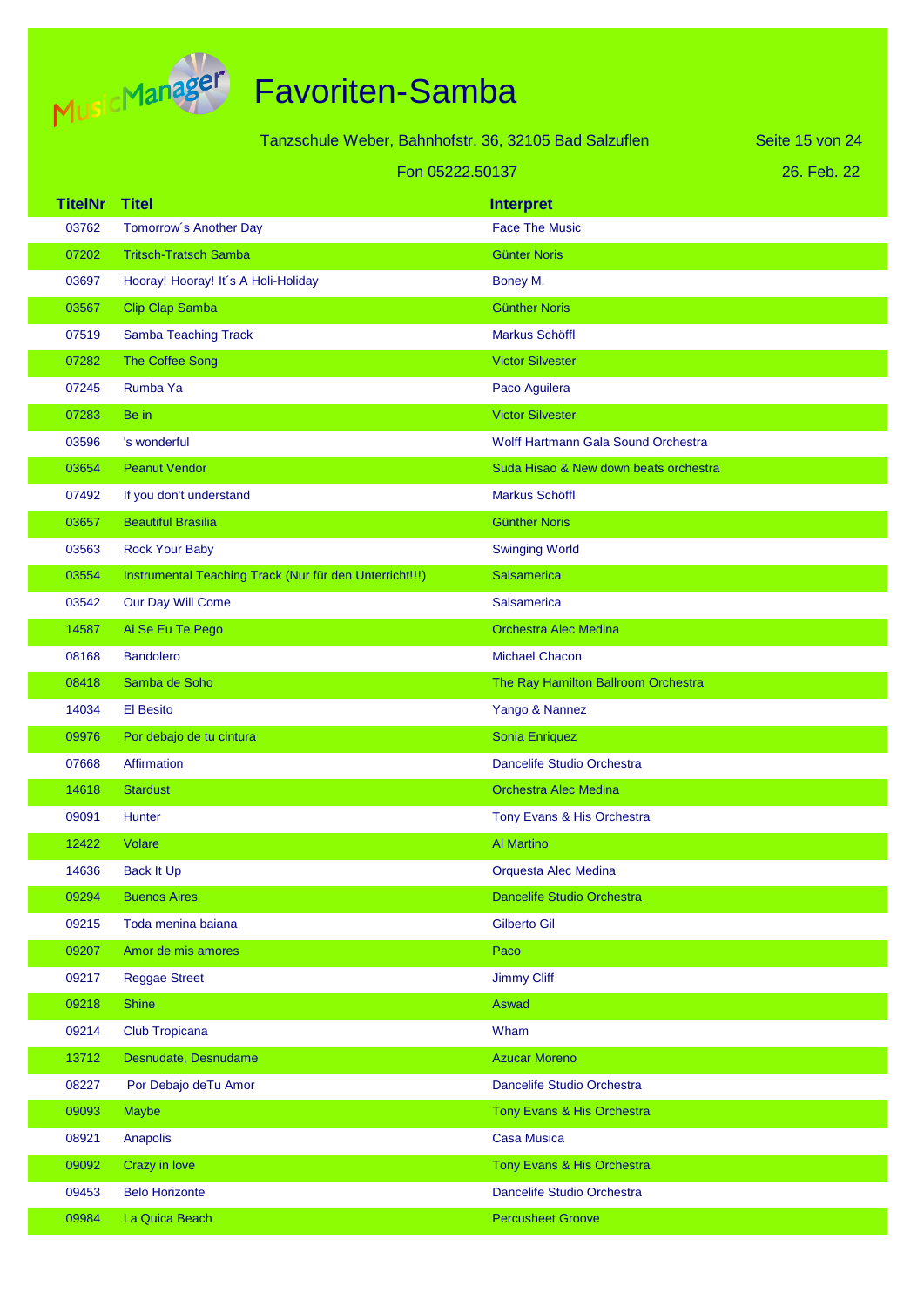

| Tanzschule Weber, Bahnhofstr. 36, 32105 Bad Salzuflen |                                   |                                   | Seite 16 von 24 |
|-------------------------------------------------------|-----------------------------------|-----------------------------------|-----------------|
|                                                       |                                   | Fon 05222.50137                   | 26. Feb. 22     |
| <b>TitelNr</b>                                        | <b>Titel</b>                      | <b>Interpret</b>                  |                 |
| 10133                                                 | Fly on the wings of love          | <b>Olsen Brothers</b>             |                 |
| 08167                                                 | Remedio Pa'l corazon              | <b>Alberto Plaza</b>              |                 |
| 07695                                                 | Last dance                        | Dancelife Studio Orchestra        |                 |
| 12893                                                 | Einmal um die Welt                | <b>Mary Roos</b>                  |                 |
| 12889                                                 | Fiesta tropical                   | <b>Mary Roos</b>                  |                 |
| 12875                                                 | No voy a ser tu esclavo           | Maná                              |                 |
| 12868                                                 | Fe                                | Maná                              |                 |
| 12874                                                 | Eres mi Religión                  | Maná                              |                 |
| 12867                                                 | Ay, Doctor                        | Maná                              |                 |
| 12869                                                 | Sábanas frias                     | Maná                              |                 |
| 12866                                                 | Justicia, Tierra y Libertad       | Maná                              |                 |
| 14539                                                 | <b>Try Me</b>                     | <b>Tanzorchester Klaus Hallen</b> |                 |
| 12837                                                 | Don't play your Rock'n'Roll to me | <b>Smokie</b>                     |                 |
| 07721                                                 | <b>Beautiful liar</b>             | <b>Dancelife Studio Orchestra</b> |                 |
| 07922                                                 | La Vida Es Un Carnaval            | Don Armar feat. La Cruz           |                 |
| 09095                                                 | Play                              | Tony Evans & His Orchestra        |                 |
| 09086                                                 | <b>Bootilicious</b>               | Tony Evans & His Orchestra        |                 |
| 15141                                                 | Rockabye                          | <b>Tanzorchester Klaus Hallen</b> |                 |
| 15093                                                 | <b>Suerte</b>                     | <b>Shakira</b>                    |                 |
| 09981                                                 | Bailamo muévelo agitalo           | <b>Javier Rios</b>                |                 |
| 14602                                                 | <b>Diamonds</b>                   | <b>Orchestra Alec Medina</b>      |                 |
| 09974                                                 | Mera me ti mera                   | Antique                           |                 |
| 09090                                                 | Download it                       | Tony Evans & His Orchestra        |                 |
| 07678                                                 | Sexy dancer                       | Dancelife Studio Orchestra        |                 |
| 08099                                                 | Nena baila                        | Dancelife Studio Orchestra        |                 |
| 14650                                                 | Girl from Ipanema                 | <b>Peter Douglas</b>              |                 |
| 11751                                                 | Nur noch mit Dir                  | <b>Roger Whittaker</b>            |                 |
| 09977                                                 | <b>Hello Honky Tonks</b>          | Pizzaman                          |                 |
| 08919                                                 | A danza da sensual                | <b>Casa Musica</b>                |                 |
| 09945                                                 | A cor de Deus                     | <b>Bamba Mel</b>                  |                 |
| 13718                                                 | El Amor [12"]                     | <b>Azucar Moreno</b>              |                 |
| 11833                                                 | Kalimba de luna                   | <b>Toni Esposito</b>              |                 |
| 14473                                                 | Maria, Maria                      | <b>Fernando Express</b>           |                 |
| 15595                                                 | <b>Balada Boa</b>                 | <b>Gusttavo Liwa</b>              |                 |
| 11836                                                 | La cumbia                         | Sailor                            |                 |
| 12157                                                 | Club der Millionäre               | <b>Udo Lindenberg</b>             |                 |
| 08309                                                 | Walk away from love               | Dancelife Studio Orchestra        |                 |
| 09978                                                 | Flying high                       | <b>Byron Stingity</b>             |                 |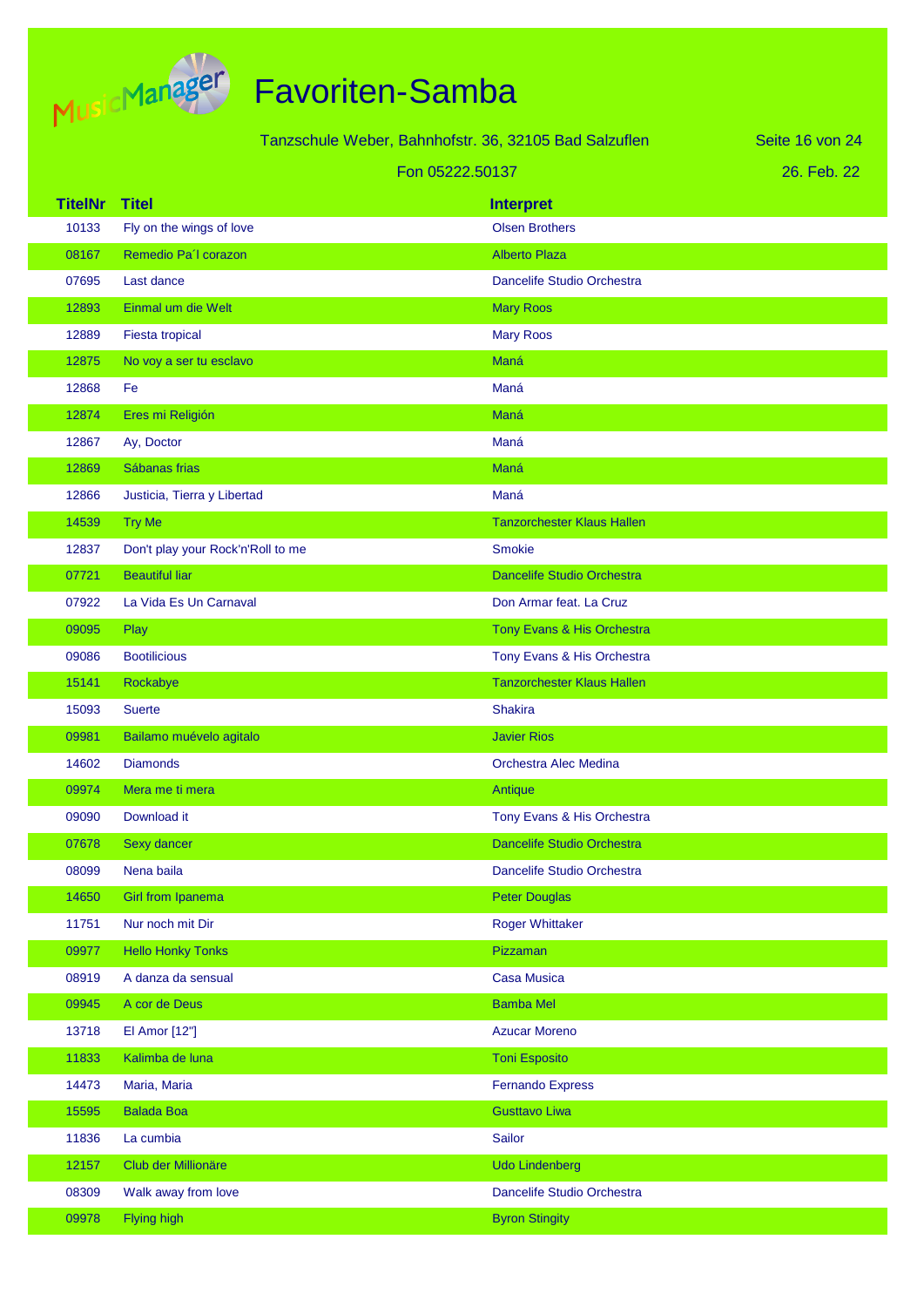

|                |                           | Tanzschule Weber, Bahnhofstr. 36, 32105 Bad Salzuflen |                                    | Seite 17 von 24 |
|----------------|---------------------------|-------------------------------------------------------|------------------------------------|-----------------|
|                |                           | Fon 05222.50137                                       |                                    | 26. Feb. 22     |
| <b>TitelNr</b> | <b>Titel</b>              |                                                       | <b>Interpret</b>                   |                 |
| 09094          | Ain't it funny            |                                                       | Tony Evans & His Orchestra         |                 |
| 09451          | Anapolis                  |                                                       | Dancelife Studio Orchestra         |                 |
| 12551          | <b>Broken wings</b>       |                                                       | Mr. Mister                         |                 |
| 08228          | Duena de Mi Corazon       |                                                       | <b>Dancelife Studio Orchestra</b>  |                 |
| 10659          | Mal de amor               |                                                       | <b>Juan Luis Guerra</b>            |                 |
| 10919          | Baila el ritmo            |                                                       | verschiedene Interpreten           |                 |
| 07921          | Dicen Por Ahi             |                                                       | <b>David Civera</b>                |                 |
| 07923          | <b>Dile Que La Quiero</b> |                                                       | <b>David Civera</b>                |                 |
| 09600          | Bebes de mi               |                                                       | Dancelife Studio Orchestra         |                 |
| 09088          | A thousand miles          |                                                       | Tony Evans & His Orchestra         |                 |
| 08370          | Estan bailando            |                                                       | Dancelife Studio Orchestra         |                 |
| 08597          | <b>Corazon Latino</b>     |                                                       | <b>Dancelife Studio Orchestra</b>  |                 |
| 09946          | Ponle sabor               |                                                       | DJ Kun                             |                 |
| 08920          | Que la detengan           |                                                       | <b>Casa Musica</b>                 |                 |
| 09452          | Campo grande              |                                                       | Dancelife Studio Orchestra         |                 |
| 08916          | No soy un superman        |                                                       | <b>Casa Musica</b>                 |                 |
| 08915          | Nena baila                |                                                       | <b>Casa Musica</b>                 |                 |
| 15403          | Papi                      |                                                       | Jennifer Lopez                     |                 |
| 09975          | Chillanda goma            |                                                       | Fulanito                           |                 |
| 09484          | <b>Macarena</b>           |                                                       | Los Locos                          |                 |
| 08960          | <b>Big Bamboo</b>         |                                                       | Saragossa Band                     |                 |
| 07735          | ritmo total/rhythm divine |                                                       | <b>Dancelife Studio Orchestra</b>  |                 |
| 08367          | Chilando gorma            |                                                       | Dancelife Studio Orchestra         |                 |
| 12960          | Dir gehört mein Herz      |                                                       | Anton Zetterholm, Elizabeth Hübert |                 |
| 08097          | Caminando                 |                                                       | Dancelife Studio Orchestra         |                 |
| 15449          | You can get it            |                                                       | Mark Medlock, Dieter Bohlen        |                 |
| 09942          | Fantasy                   |                                                       | Earth, Wind And Fire               |                 |
| 09087          | Hot in here               |                                                       | Tony Evans & His Orchestra         |                 |
| 15435          | <b>Baby Blue</b>          |                                                       | <b>Mark Medlock</b>                |                 |
| 11323          | <b>Gypsy</b>              |                                                       | <b>Vio Friedmann</b>               |                 |
| 07720          | One day I'll fly away     |                                                       | Dancelife Studio Orchestra         |                 |
| 08369          | Toma que toma             |                                                       | <b>Dancelife Studio Orchestra</b>  |                 |
| 14603          | <b>Stardust</b>           |                                                       | Orchestra Alec Medina              |                 |
| 09948          | Green day                 |                                                       | Mo'Horizons                        |                 |
| 15416          | Wenn sie tanzt            |                                                       | <b>Max Giesinger</b>               |                 |
| 12150          | Tanze Samba mit mir       |                                                       | <b>Toni Holiday</b>                |                 |
| 13842          | <b>Each Time</b>          |                                                       | $E-17$                             |                 |
| 07734          | Ay mama                   |                                                       | Dancelife Studio Orchestra         |                 |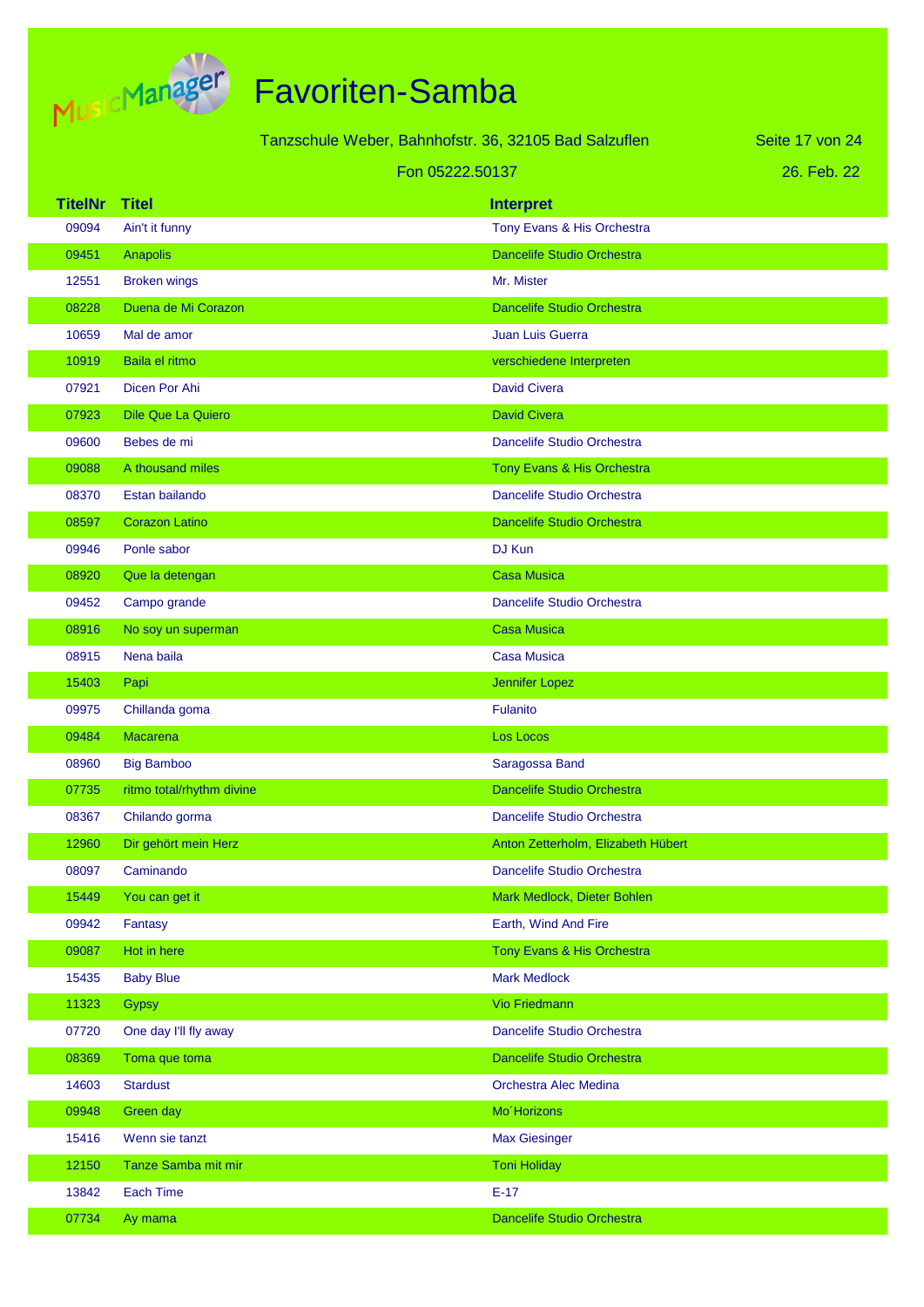

|                |                                | Tanzschule Weber, Bahnhofstr. 36, 32105 Bad Salzuflen | Seite 18 von 24 |
|----------------|--------------------------------|-------------------------------------------------------|-----------------|
|                |                                | Fon 05222.50137                                       | 26. Feb. 22     |
| <b>TitelNr</b> | <b>Titel</b>                   | <b>Interpret</b>                                      |                 |
| 12146          | Die Biene Maja                 | <b>Karel Gott</b>                                     |                 |
| 13709          | No Tendre Piedad               | <b>Azucar Moreno</b>                                  |                 |
| 13713          | Nadie Como Tu                  | <b>Azucar Moreno</b>                                  |                 |
| 13062          | <b>Der Anruf</b>               | <b>Roger Cicero</b>                                   |                 |
| 10322          | La cosa loca                   | verschiedene Interpreten                              |                 |
| 10323          | El coco loco                   | verschiedene Interpreten                              |                 |
| 10381          | Jambalaya                      | <b>Ricky King</b>                                     |                 |
| 10389          | <b>Club Tropicana</b>          | Wham                                                  |                 |
| 10392          | Oye mi canto                   | Gloria Estefan                                        |                 |
| 07834          | Don't worry be happy           | <b>Dancelife Studio Orchestra</b>                     |                 |
| 13706          | El Amor                        | <b>Azucar Moreno</b>                                  |                 |
| 13707          | No Sera Facil                  | <b>Azucar Moreno</b>                                  |                 |
| 13711          | <b>Ladron de Amores</b>        | <b>Azucar Moreno</b>                                  |                 |
| 13710          | Colgada de la Luna             | <b>Azucar Moreno</b>                                  |                 |
| 12143          | Über den Wolken                | <b>Dieter Thomas Kuhn</b>                             |                 |
| 13716          | A Galope                       | <b>Azucar Moreno</b>                                  |                 |
| 13717          | Ando Buscando un Amor          | <b>Azucar Moreno</b>                                  |                 |
| 11000          | Kalimba de luna                | Boney M.                                              |                 |
| 13714          | No Me Vuelvo a Enamorar        | <b>Azucar Moreno</b>                                  |                 |
| 13708          | <b>Hay Que Saber Perder</b>    | <b>Azucar Moreno</b>                                  |                 |
| 11333          | Love will save the day         | <b>Klaus Hallen</b>                                   |                 |
| 13429          | Samba De Janeiro               | <b>Tanzorchester Klaus Hallen</b>                     |                 |
| 13345          | Iko Iko                        | <b>Klaus Hallen Tanzorchester</b>                     |                 |
| 10917          | <b>Frutta fresca</b>           | verschiedene Interpreten                              |                 |
| 14619          | <b>Dangerous</b>               | <b>Tanzorchester Klaus Hallen</b>                     |                 |
| 13951          | <b>Adventure Of A Lifetime</b> | Coldplay                                              |                 |
| 13934          | Want To Want Me                | <b>Jason Derulo</b>                                   |                 |
| 13825          | Und wenn du lachst             | Nino de Angelo                                        |                 |
| 13824          | Joy To The World               | Joy Fleming + Jambalaya                               |                 |
| 15390          | I'm A Singer                   | Lou Bega                                              |                 |
| 13949          | <b>Bis Ans Ende Der Welt</b>   | <b>Joris</b>                                          |                 |
| 09617          | Toque de timbaleiro            | Dancelife Studio Orchestra                            |                 |
| 08598          | <b>Corazon Latino</b>          | Dancelife Studio Orchestra                            |                 |
| 09980          | Canta Bahia                    | <b>Paloma Gomes</b>                                   |                 |
| 09585          | Mi primera Samba               | Dancelife Studio Orchestra                            |                 |
| 08690          | The coffee song                | <b>Edmundo Ros</b>                                    |                 |
| 08583          | Viva el amoro                  | Dancelife Studio Orchestra                            |                 |
| 07918          | Mambo Italiano                 | Club des Belugas feat. Dean Martin                    |                 |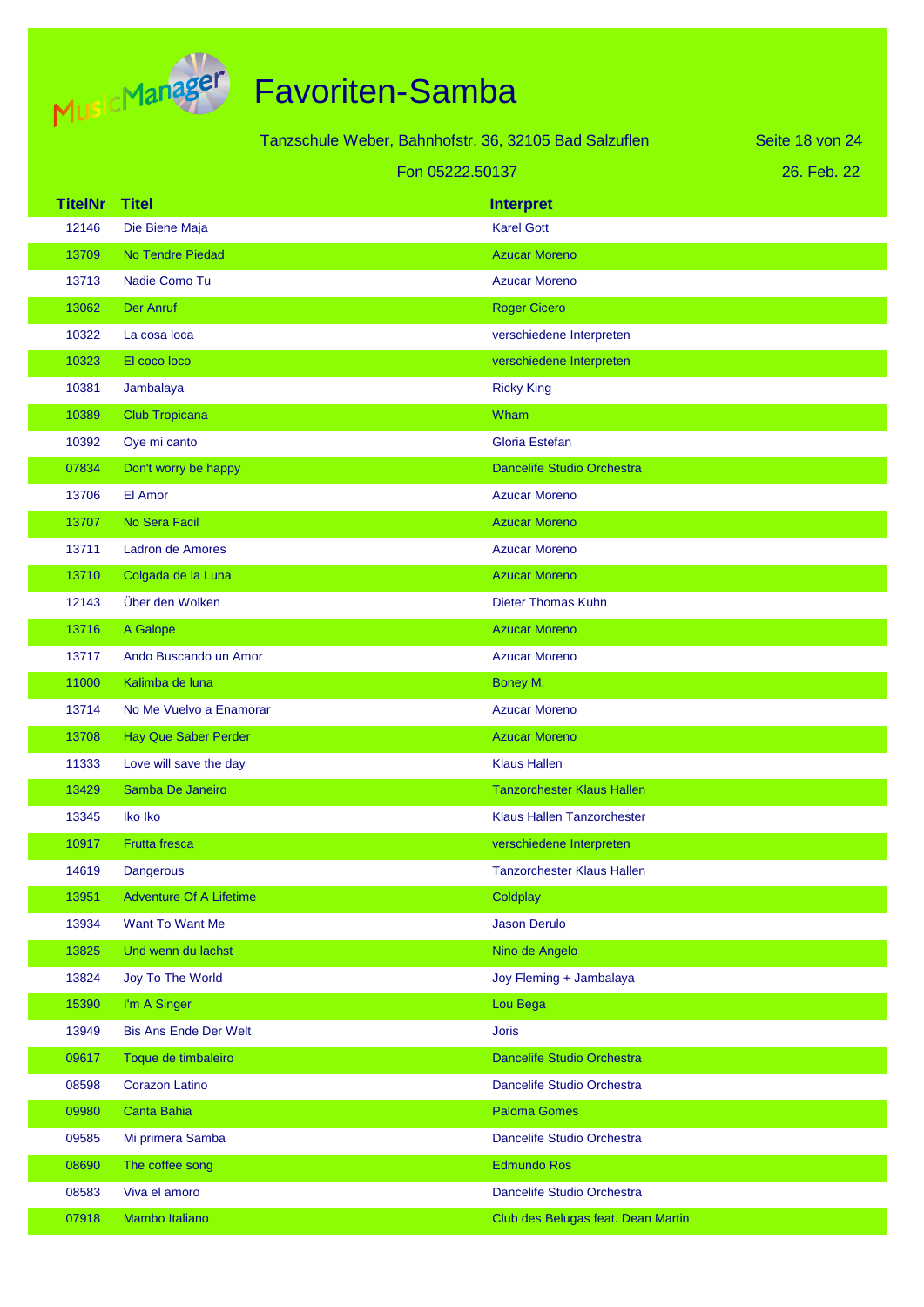

|                |                            | Tanzschule Weber, Bahnhofstr. 36, 32105 Bad Salzuflen | Seite 19 von 24 |
|----------------|----------------------------|-------------------------------------------------------|-----------------|
|                |                            | Fon 05222.50137                                       | 26. Feb. 22     |
| <b>TitelNr</b> | <b>Titel</b>               | <b>Interpret</b>                                      |                 |
| 10497          | <b>Kaleidoscope Skies</b>  | Jam & Spoon                                           |                 |
| 08585          | Que la detengan            | <b>Dancelife Studio Orchestra</b>                     |                 |
| 08595          | Tu picadura                | Dancelife Studio Orchestra                            |                 |
| 09089          | Cought in the middle       | Tony Evans & His Orchestra                            |                 |
| 09944          | Go happy in Rio            | Max Sedgley                                           |                 |
| 07942          | Serpent (Rhythmus Pur)     | <b>Casa Musica</b>                                    |                 |
| 08596          | Angelito                   | Dancelife Studio Orchestra                            |                 |
| 08584          | Toma vitamina              | <b>Dancelife Studio Orchestra</b>                     |                 |
| 07941          | Zing A Zing A Zing A Boom  | <b>Edmundo Ros</b>                                    |                 |
| 10532          | <b>Tic Tic tac</b>         | Jose <sup>'</sup> Garcia                              |                 |
| 10972          | Hot & soul                 | <b>Victor Lazlo</b>                                   |                 |
| 10932          | Move dance be born         | verschiedene Interpreten                              |                 |
| 10918          | Guantanamera               | verschiedene Interpreten                              |                 |
| 07943          | Hip Hip Chin Chin          | <b>Club des Belugas</b>                               |                 |
| 12102          | Oh no no                   | <b>Wencke Myhre</b>                                   |                 |
| 07944          | Poco Loco In The Coco      | <b>Edmundo Ros</b>                                    |                 |
| 07945          | Abeille                    | <b>Guem Et Zaka</b>                                   |                 |
| 11466          | <b>Maria</b>               | <b>Ricky Martin</b>                                   |                 |
| 08535          | Window of hope             | Dancelife Studio Orchestra                            |                 |
| 13883          | Sangue de Beirona          | <b>Helmut Lotti</b>                                   |                 |
| 13889          | La Bamba                   | <b>Helmut Lotti</b>                                   |                 |
| 08394          | Never gonna give you up    | The Ray Hamilton Ballroom Orchestra                   |                 |
| 08395          | <b>Brazil</b>              | The Ray Hamilton Ballroom Orchestra                   |                 |
| 08417          | Ritmo de la noche          | The Ray Hamilton Ballroom Orchestra                   |                 |
| 08495          | Eulenspiegel-Samba         | <b>Günter Noris</b>                                   |                 |
| 08534          | <b>Think</b>               | Dancelife Studio Orchestra                            |                 |
| 13726          | I'm Your Baby Tonight      | <b>Whitney Houston</b>                                |                 |
| 08549          | La vida es un carnaval     | <b>Issac Delgado</b>                                  |                 |
| 14035          | Mi Oficina                 | Sergio Labandon                                       |                 |
| 14523          | Liar Liar                  | Orchestra Alec Medina                                 |                 |
| 13861          | Im Feuer der Nacht         | <b>Andrea Berg</b>                                    |                 |
| 13958          | <b>Brauch Keinen Lover</b> | <b>Gaby Baginsky</b>                                  |                 |
| 08243          | It Ain't What You Do       | Dancelife Studio Orchestra                            |                 |
| 09371          | Oyeme                      | Dancelife Studio Orchestra                            |                 |
| 08098          | Adajos                     | Dancelife Studio Orchestra                            |                 |
| 08111          | <b>Mienteme</b>            | Dancelife Studio Orchestra                            |                 |
| 09370          | Que la dentengan           | Dancelife Studio Orchestra                            |                 |
| 09369          | <b>Baila Casanova</b>      | Dancelife Studio Orchestra                            |                 |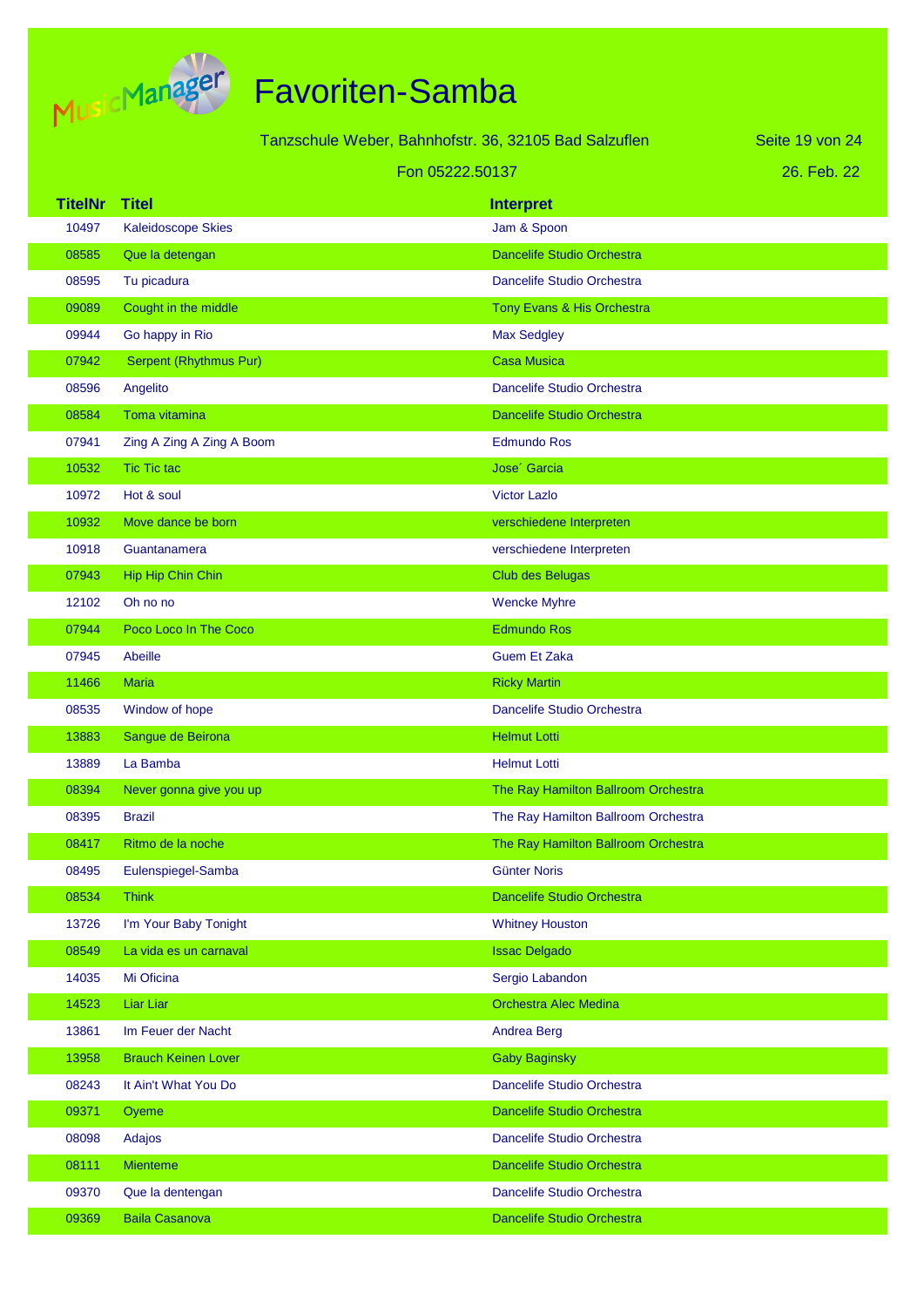

|                |                            | Tanzschule Weber, Bahnhofstr. 36, 32105 Bad Salzuflen | Seite 20 von 24 |
|----------------|----------------------------|-------------------------------------------------------|-----------------|
|                |                            | Fon 05222.50137                                       | 26. Feb. 22     |
| <b>TitelNr</b> | <b>Titel</b>               | <b>Interpret</b>                                      |                 |
| 09306          | <b>Cuban Pete</b>          | Dancelife Studio Orchestra                            |                 |
| 08190          | Its not unusual            | <b>Dancelife Studio Orchestra</b>                     |                 |
| 08191          | Guaglione                  | Dancelife Studio Orchestra                            |                 |
| 08224          | Love is in the air         | <b>Vio Friedmann</b>                                  |                 |
| 08225          | One world                  | Vio Friedmann                                         |                 |
| 08271          | Oyeme                      | <b>Dancelife Studio Orchestra</b>                     |                 |
| 08230          | Samba Hey                  | Dancelife Studio Orchestra                            |                 |
| 08279          | Rapunzel                   | <b>Dancelife Studio Orchestra</b>                     |                 |
| 08244          | <b>Slippery People</b>     | Dancelife Studio Orchestra                            |                 |
| 08257          | Jaleo                      | Dancelife Studio Orchestra                            |                 |
| 08258          | <b>Mienteme</b>            | Dancelife Studio Orchestra                            |                 |
| 08259          | No Soy un super Man        | <b>Dancelife Studio Orchestra</b>                     |                 |
| 08665          | Rhythm of the night        | Dancelife Studio Orchestra                            |                 |
| 13766          | <b>Wasting My Time</b>     | <b>Take That</b>                                      |                 |
| 08276          | <b>Baila</b>               | Dancelife Studio Orchestra                            |                 |
| 13769          | If This Is Love            | <b>Take That</b>                                      |                 |
| 13771          | <b>Meaning Of Love</b>     | <b>Take That</b>                                      |                 |
| 08277          | <b>Mabolero</b>            | <b>Dancelife Studio Orchestra</b>                     |                 |
| 08278          | Carnaval                   | Dancelife Studio Orchestra                            |                 |
| 09295          | We are growing             | Dancelife Studio Orchestra                            |                 |
| 15356          | Mambossa Hit               | Bebo Best & Super Lounge Orchestra                    |                 |
| 14722          | Wir zwei                   | <b>Helene Fischer</b>                                 |                 |
| 15030          | <b>Saint Tropez</b>        | <b>Ricky Martin</b>                                   |                 |
| 15037          | One Night Man              | <b>Ricky Martin</b>                                   |                 |
| 08736          | A danca do bam bam bam     | Boquinha da Garaffa                                   |                 |
| 08768          | Marcia Foi Pro Samba       | <b>Bazeado</b>                                        |                 |
| 15159          | <b>Nectar And Ambrosia</b> | Zoey und Aloe                                         |                 |
| 15160          | <b>Rescue Me</b>           | Zoey und Aloe                                         |                 |
| 15161          | Why                        | Zoey und Aloe                                         |                 |
| 08914          | <b>Taake sarava</b>        | <b>Casa Musica</b>                                    |                 |
| 15173          | <b>Light Effect</b>        | <b>Foot Rule Club</b>                                 |                 |
| 08647          | <b>Azucar</b>              | Dancelife Studio Orchestra                            |                 |
| 15208          | Minimalismo                | <b>Foot Rule Club</b>                                 |                 |
| 08735          | <b>Torero</b>              | Baccara 2000                                          |                 |
| 08918          | Camminando camminando      | <b>Casa Musica</b>                                    |                 |
| 08922          | Mi primeira samba          | <b>Casa Musica</b>                                    |                 |
| 08923          | Ladies & Gentlemen         | <b>Casa Musica</b>                                    |                 |
| 09178          | Bamboleo/Ai no corrida     | <b>Günter Noris</b>                                   |                 |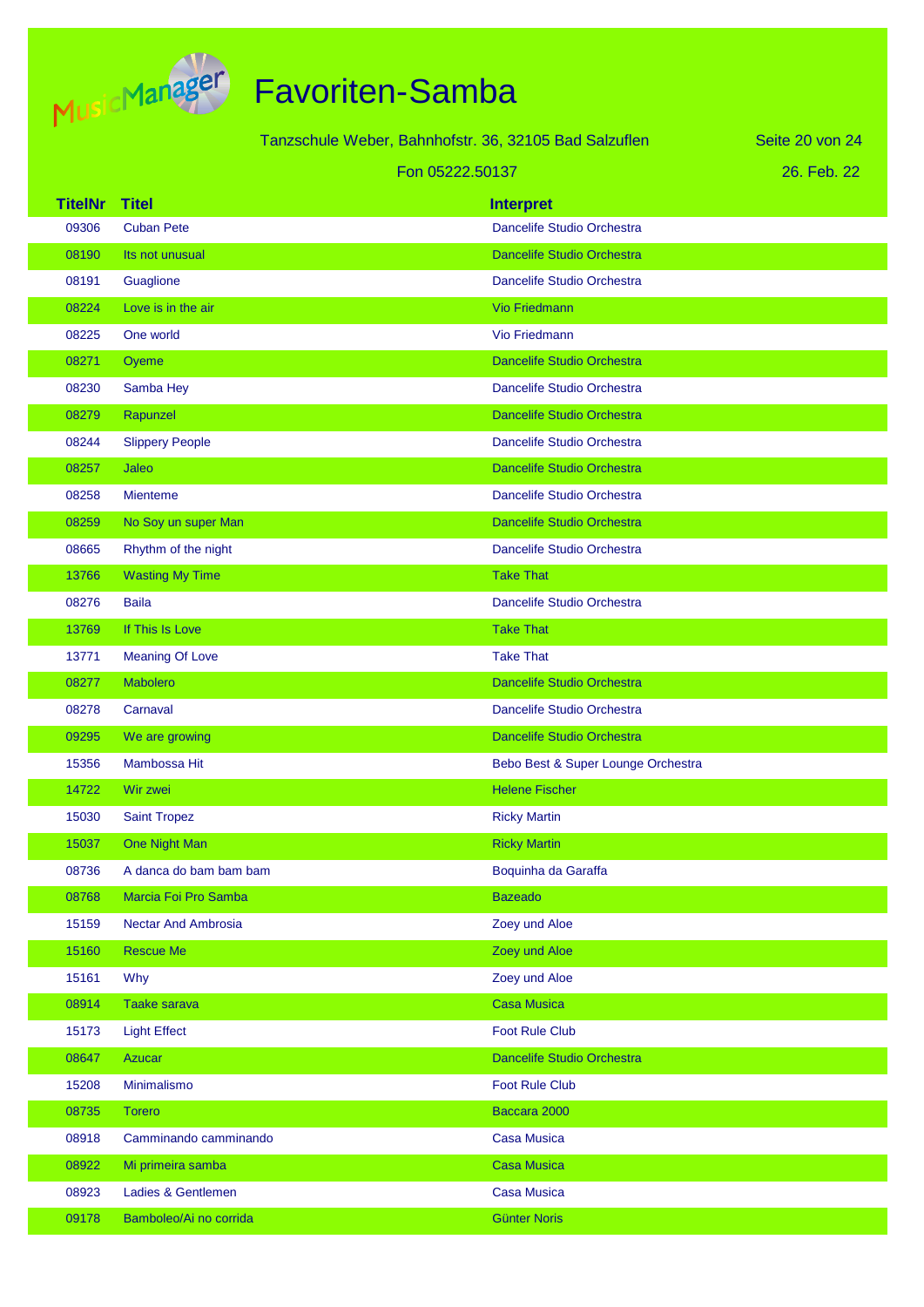

|                 |                                            | Tanzschule Weber, Bahnhofstr. 36, 32105 Bad Salzuflen | Seite 21 von 24 |
|-----------------|--------------------------------------------|-------------------------------------------------------|-----------------|
| Fon 05222.50137 |                                            |                                                       | 26. Feb. 22     |
| <b>TitelNr</b>  | <b>Titel</b>                               | <b>Interpret</b>                                      |                 |
| 09179           | Tequila/Borriquito                         | <b>Günter Noris</b>                                   |                 |
| 09180           | La Cumbia/Tago Mago                        | <b>Günter Noris</b>                                   |                 |
| 09182           | Half a minute/ Go to Rio                   | <b>Günter Noris</b>                                   |                 |
| 09185           | Do the Limbo/Kalimba de Luna               | <b>Günter Noris</b>                                   |                 |
| 09186           | Copacabana/Come and dance                  | <b>Günter Noris</b>                                   |                 |
| 09267           | I will love you Monday                     | <b>Orchestra Alec Medina</b>                          |                 |
| 09266           | Morning after dark                         | Orchestra Alec Medina                                 |                 |
| 08917           | <b>Bandolero</b>                           | <b>Casa Musica</b>                                    |                 |
| 08726           | <b>Brazil</b>                              | <b>Johnny Mathis</b>                                  |                 |
| 08646           | Vitorino                                   | <b>Dancelife Studio Orchestra</b>                     |                 |
| 13705           | Chica Chica Boom Chic                      | Mamae Eu Quero                                        |                 |
| 14540           | <b>Bang My Head</b>                        | <b>Tanzorchester Klaus Hallen</b>                     |                 |
| 08672           | Cumbia Reggae                              | Dancelife Studio Orchestra                            |                 |
| 08673           | Caravan                                    | <b>Dancelife Studio Orchestra</b>                     |                 |
| 08689           | Edmundo                                    | <b>Elza Soares</b>                                    |                 |
| 14588           | Geronimo                                   | <b>Orchestra Alec Medina</b>                          |                 |
| 08691           | Digan lo que digan                         | Alazán                                                |                 |
| 08692           | Deus é Brasilero                           | <b>Terra Samba</b>                                    |                 |
| 08693           | La trumpeta                                | <b>Alessandro Olivato</b>                             |                 |
| 08694           | Copacabana                                 | <b>Edmundo Ros</b>                                    |                 |
| 14691           | A Dios le pido                             | Vio Friedmann                                         |                 |
| 08720           | Brazil/Sucu Sucu/Caravan/At the Copacahana | The Power Pack Orchestra                              |                 |
| 14688           | Gypsy                                      | <b>Vio Friedmann</b>                                  |                 |
| 08727           | Batida do samba                            | <b>Raca Pura</b>                                      |                 |
| 08728           | Rumba del Bongo                            | <b>Rosario</b>                                        |                 |
| 08729           | La vem salgueiro                           | Os Originais do Samba                                 |                 |
| 14635           | Just The Way You Are                       | Orquesta Alec Medina                                  |                 |
| 08730           | Baila baila conmigo                        | <b>Ruben Gomez</b>                                    |                 |
| 08731           | Amar amar                                  | <b>Ricardo Chavez</b>                                 |                 |
| 08732           | Jump in the line                           | <b>Harry Belafonte</b>                                |                 |
| 08733           | Una y otra vez                             | Marcela Morelo                                        |                 |
| 14687           | Amar Haciendo el Amor                      | <b>Vio Friedmann</b>                                  |                 |
| 08734           | Wonderful                                  | <b>Sum Svistu</b>                                     |                 |
| 08645           | Me pongo colorada                          | Dancelife Studio Orchestra                            |                 |
| 08695           | Swing da cor                               | <b>Daniela Mercury</b>                                |                 |
| 13121           | <b>Blue Eyes</b>                           | <b>MiKA</b>                                           |                 |
| 10266           | If it wasn't for the night                 | Abba                                                  |                 |
| 10124           | Dancin' fever                              | <b>Claudia Barry</b>                                  |                 |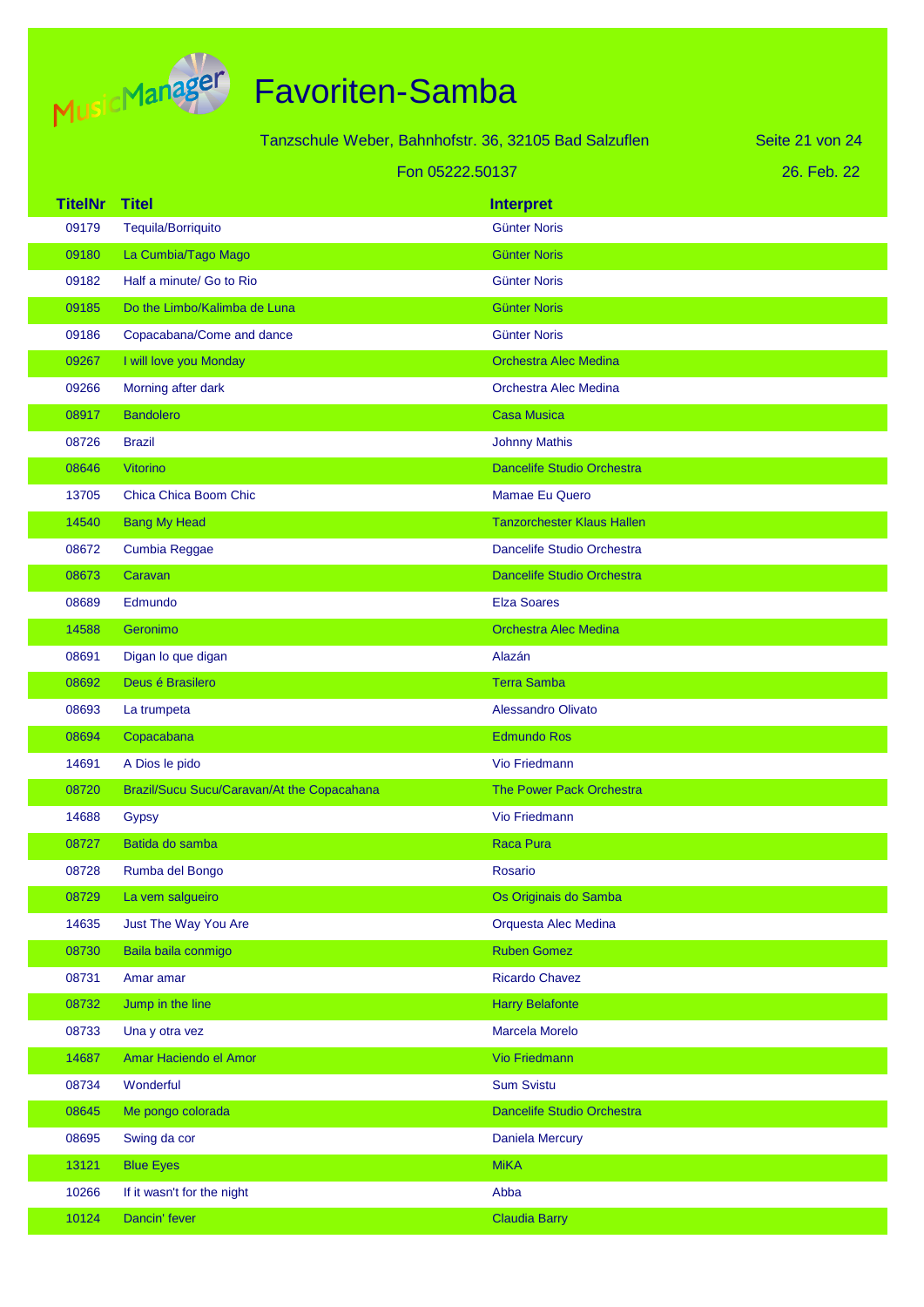

|                |                                 | Tanzschule Weber, Bahnhofstr. 36, 32105 Bad Salzuflen |                                                  | Seite 22 von 24 |
|----------------|---------------------------------|-------------------------------------------------------|--------------------------------------------------|-----------------|
|                |                                 | Fon 05222.50137                                       |                                                  | 26. Feb. 22     |
| <b>TitelNr</b> | <b>Titel</b>                    |                                                       | <b>Interpret</b>                                 |                 |
| 10052          | Cuba                            |                                                       | <b>Gibson Brothers</b>                           |                 |
| 10046          | I go to Rio                     |                                                       | <b>Modern Romance</b>                            |                 |
| 10043          | El Chato Medley                 |                                                       | El Chato                                         |                 |
| 10039          | Conga                           |                                                       | <b>Miami Sound Machine</b>                       |                 |
| 12961          | Yaleo                           |                                                       | Santana                                          |                 |
| 12962          | Love of my life                 |                                                       | <b>Santana</b>                                   |                 |
| 12964          | Africa Bamba                    |                                                       | Santana                                          |                 |
| 12966          | <b>Maria Maria</b>              |                                                       | <b>Santana</b>                                   |                 |
| 09628          | Keep the Faith                  |                                                       | <b>Bon Jovi</b>                                  |                 |
| 10036          | Le serpent                      |                                                       | <b>Guem Et Zaka</b>                              |                 |
| 10297          | Desesperada                     |                                                       | Azuquita                                         |                 |
| 13321          | <b>Sambamax</b>                 |                                                       | Greger, Max - Tanzen '93                         |                 |
| 13326          | La Cumbia                       |                                                       | Greger, Max - Tanzen '93                         |                 |
| 13327          | La Cumbia                       |                                                       | Greger, Max - Tanzen '93                         |                 |
| 09973          | Latin Mix                       |                                                       | <b>Alessandro Olivato</b>                        |                 |
| 09950          | Enamoradita                     |                                                       | <b>Isabel Pandoja</b>                            |                 |
| 09949          | Copacabana                      |                                                       | <b>Barry Manilow</b>                             |                 |
| 07917          | <b>Baila Me</b>                 |                                                       | Max Greger und sein Tanzorchester                |                 |
| 09947          | Guantanamera                    |                                                       | <b>Wyclef Jean</b>                               |                 |
| 09372          | Carito                          |                                                       | <b>Dancelife Studio Orchestra</b>                |                 |
| 09793          | Soldier, soldier                |                                                       | Captain Jack                                     |                 |
| 12968          | Wishing it was                  |                                                       | <b>Santana</b>                                   |                 |
| 10444          | You to me are everything        |                                                       | Sonia                                            |                 |
| 11909          | Volare (Nel Blu Dipinto di Blu) |                                                       | <b>Al Martino</b>                                |                 |
| 11324          | Good stuff                      |                                                       | Vio Friedmann                                    |                 |
| 11015          | Nwe York - Rio - Tokio          |                                                       | <b>Trio Rio</b>                                  |                 |
| 09246          | Quand tu chante                 |                                                       | Puppi                                            |                 |
| 10640          | <b>Barcarole</b>                |                                                       | The Peres Blanca Band / El Gato Rhythm Orchester |                 |
| 10639          | Samba Carnavalesco de Brasil    |                                                       | The Peres Blanca Band / El Gato Rhythm Orchester |                 |
| 10638          | <b>Tico Tico</b>                |                                                       | The Peres Blanca Band / El Gato Rhythm Orchester |                 |
| 10519          | Un dos tres Maria               |                                                       | <b>Ray Banderas</b>                              |                 |
| 10518          | Samba de Janeiro                |                                                       | <b>Samba Kings</b>                               |                 |
| 10500          | <b>Tic Tic Tac</b>              |                                                       | Coracao                                          |                 |
| 10268          | Lovers (live a little longer)   |                                                       | Abba                                             |                 |
| 10448          | That boy                        |                                                       | Sonia                                            |                 |
| 10294          | Sal y arena                     |                                                       | Azuquita                                         |                 |
| 10431          | Hoy                             |                                                       | Angela Carrasco                                  |                 |
| 10414          | Viva el amor y ole              |                                                       | <b>Isissa</b>                                    |                 |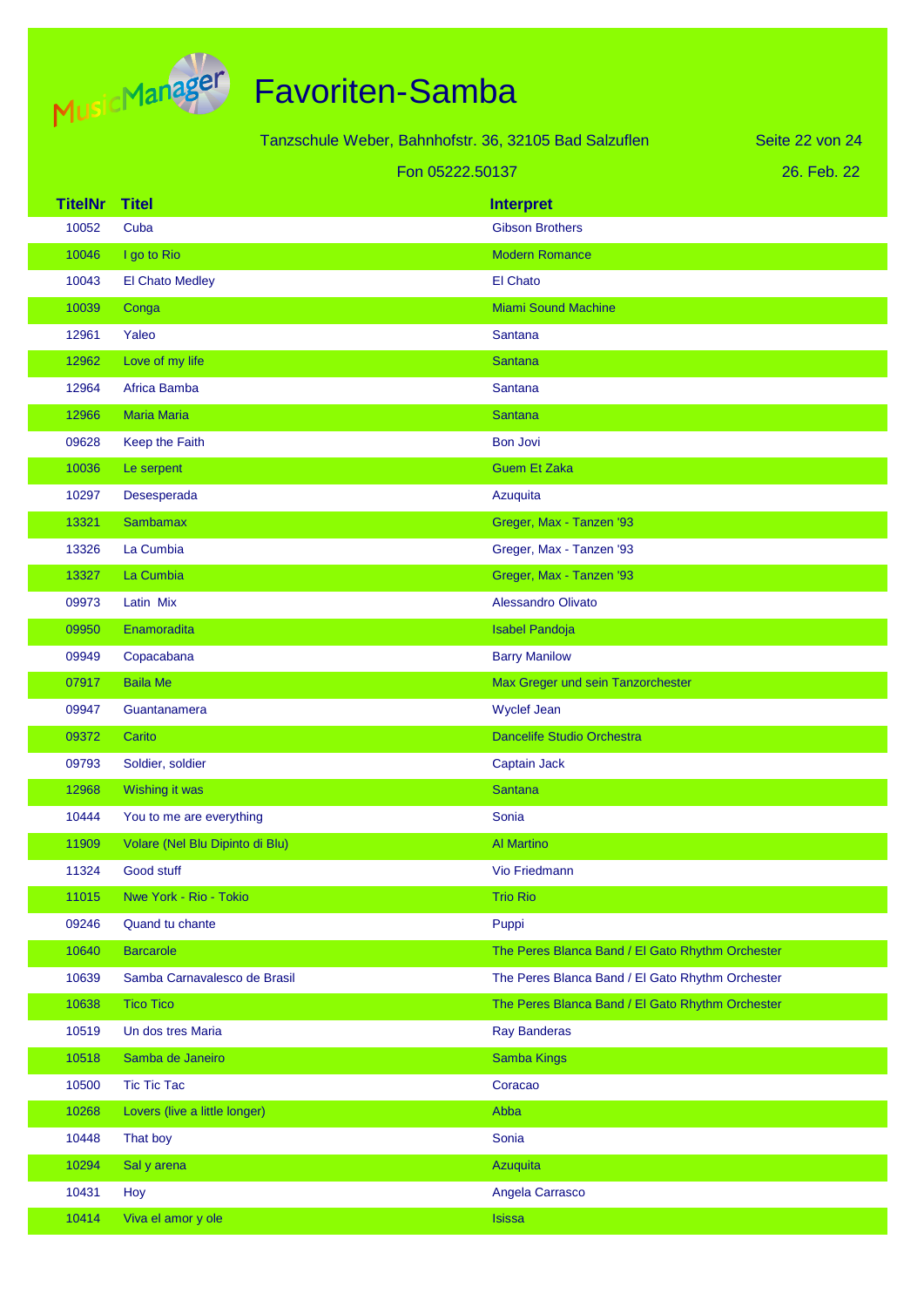

| <u>rju-</u>    | <b>Service</b>                                   |                                                       |                                   |                 |
|----------------|--------------------------------------------------|-------------------------------------------------------|-----------------------------------|-----------------|
|                |                                                  | Tanzschule Weber, Bahnhofstr. 36, 32105 Bad Salzuflen |                                   | Seite 23 von 24 |
|                |                                                  | Fon 05222.50137                                       |                                   | 26. Feb. 22     |
| <b>TitelNr</b> | <b>Titel</b>                                     |                                                       | <b>Interpret</b>                  |                 |
| 10413          | El humahuaqueno                                  |                                                       | <b>Isissa</b>                     |                 |
| 10410          | Oba oba que suena                                |                                                       | <b>Isissa</b>                     |                 |
| 10376          | Say it's not to late                             |                                                       | <b>Matt Bianco</b>                |                 |
| 10374          | Dancing in the street                            |                                                       | <b>Matt Bianco</b>                |                 |
| 10370          | Good times                                       |                                                       | <b>Matt Bianco</b>                |                 |
| 10366          | Half a minute                                    |                                                       | <b>Matt Bianco</b>                |                 |
| 10333          | 2 the night                                      |                                                       | <b>Ottmar Liebert</b>             |                 |
| 10302          | La bruja loca                                    |                                                       | Azuquita                          |                 |
| 13346          | Axel F.                                          |                                                       | <b>Klaus Hallen Tanzorchester</b> |                 |
| 10498          | Samba de Janeiro                                 |                                                       | <b>Bellini</b>                    |                 |
| 07736          | dile que la quiero                               |                                                       | Dancelife Studio Orchestra        |                 |
| 13525          | Such a Happy Day                                 |                                                       | <b>Tom Gaebel</b>                 |                 |
| 07859          | Quiero bailar                                    |                                                       | <b>Meire</b>                      |                 |
| 07862          | <b>Vitorino</b>                                  |                                                       | <b>King Africa</b>                |                 |
| 09618          | <b>Tic Tic tac</b>                               |                                                       | Dancelife Studio Orchestra        |                 |
|                | <b>State College</b><br><b>Contract Contract</b> |                                                       | and the company of the company of |                 |

| 10370 | Good times              | <b>Matt Bianco</b>                      |
|-------|-------------------------|-----------------------------------------|
| 10366 | Half a minute           | <b>Matt Bianco</b>                      |
| 10333 | 2 the night             | <b>Ottmar Liebert</b>                   |
| 10302 | La bruja loca           | Azuquita                                |
| 13346 | Axel F.                 | Klaus Hallen Tanzorchester              |
| 10498 | Samba de Janeiro        | <b>Bellini</b>                          |
| 07736 | dile que la quiero      | Dancelife Studio Orchestra              |
| 13525 | Such a Happy Day        | <b>Tom Gaebel</b>                       |
| 07859 | Quiero bailar           | <b>Meire</b>                            |
| 07862 | Vitorino                | <b>King Africa</b>                      |
| 09618 | <b>Tic Tic tac</b>      | Dancelife Studio Orchestra              |
| 07861 | Mi rumbita pa' tus pies | Melendi                                 |
| 13339 | <b>Hey Mambo</b>        | <b>Barry Manilow</b>                    |
| 07860 | Yeah party              | Danni B.                                |
| 09384 | Krapuelo                | Dancelife Studio Orchestra              |
| 13422 | <b>Fools Rush in</b>    | <b>Klaus Hallen</b>                     |
| 07677 | E-O-Zumba-E             | Dancelife Studio Orchestra              |
| 07723 | <b>Tristeza</b>         | <b>Dancelife Studio Orchestra</b>       |
| 13421 | Stranger in the croud   | <b>Klaus Hallen</b>                     |
| 07737 | bailamos                | <b>Dancelife Studio Orchestra</b>       |
| 07749 | Baila Rumba, baila son  | Dancelife Studio Orchestra              |
| 07763 | Un poquito              | Dancelife Studio Orchestra              |
| 07786 | Amor de mis amores      | Orchestra Alec Medina                   |
| 07787 | <b>Shine</b>            | <b>Orchestra Alec Medina</b>            |
| 07831 | The race                | Dancelife Studio Orchestra              |
| 07832 | Give it up              | Dancelife Studio Orchestra              |
| 07857 | <b>Bon Chiki Bon</b>    | Alessandro Olivato                      |
| 07858 | $E-O-E-$                | <b>King Africa</b>                      |
| 13442 | It's my life            | <b>Tanzorchester Klaus Hallen</b>       |
| 13428 | <b>Maria</b>            | <b>Tanzorchester Klaus Hallen</b>       |
| 09552 | Rhythm of the night     | Dancelife Studio Orchestra              |
| 13378 | <b>Stadt</b>            | <b>Cassandra Steen &amp; Adel Tawil</b> |
| 09616 | One note Samba          | Dancelife Studio Orchestra              |
| 09601 | <b>Xambah Panthera</b>  | Dancelife Studio Orchestra              |